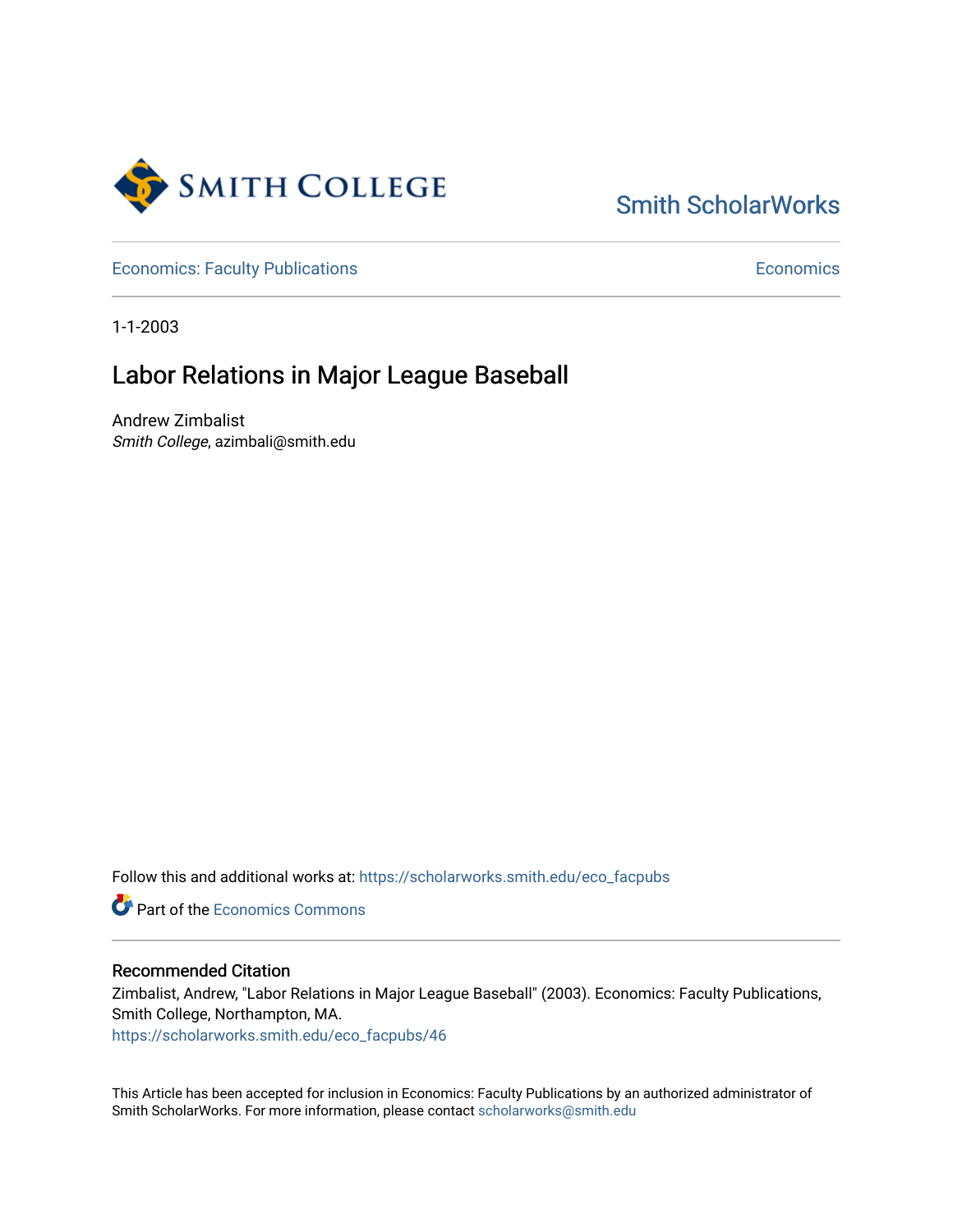# Labor Relations in Major League Baseball

ANDREW ZIMBALIST Smith College

> This article explores some of the roots and processes of the contentiousness surrounding baseball labor relations, assesses the new collective bargaining agreement, and examines the history of negotiations that contributed to its structure. The author offers explanations why the 2002 labor agreemen<sup>t</sup> is not efficiently structured to achieve its professed goals and argues that the perceived tensions that afflicted the industry in 2002 are not likely to disappear by 2007, when more substantive changes will need to be made in order to avoid another confrontation between labor and management.

> **Keywords:** major league baseball; labor relations; collective bargaining agreement; revenue sharing; competitive balance; luxury tax

Mention baseball labor relations to the typical fan and, as sure as Barry Bonds will be walked with a runner on second and two outs, the reaction will be disgust. Some say it is unseemly, if not immoral, for millionaires to fight billionaires in a world riddled with hunger and homelessness. Others personalize the matter and assert that Bud Selig and Don Fehr are both unspeakably despicable, then they state that they will not go to another game until baseball has new leadership.

Of course, if one bothered to ask Don Fehr or Bud Selig what Major League Baseball's (MLB's) labor struggles were all about, one would get sincere proclamations of principle and economic exigency. The players are not really fighting for an extra \$100,000 in salary, Fehr might say; they are fighting for principle—the principle of free markets. Players should be paid what they are worth, and there is no fairer test of that than the free market. If the market says Alex Rodriguez is worth \$1 million, then so be it. If it says he is worth \$25.2 million, then that is okay, too. This principle has served the players well since 1977 and there is little reason for them to abandon it.

AUTHOR'S NOTE: *This article is based on material from my book,* May the Best Team Win*, Brookings Institution Press, March 2003, and is used here with permission of the Brookings Institution.*

JOURNAL OF SPORTS ECONOMICS, Vol. 4 No. 4, November 2003 332–355 DOI: 10.1177/1527002503257388

<sup>© 2003</sup> Sage Publications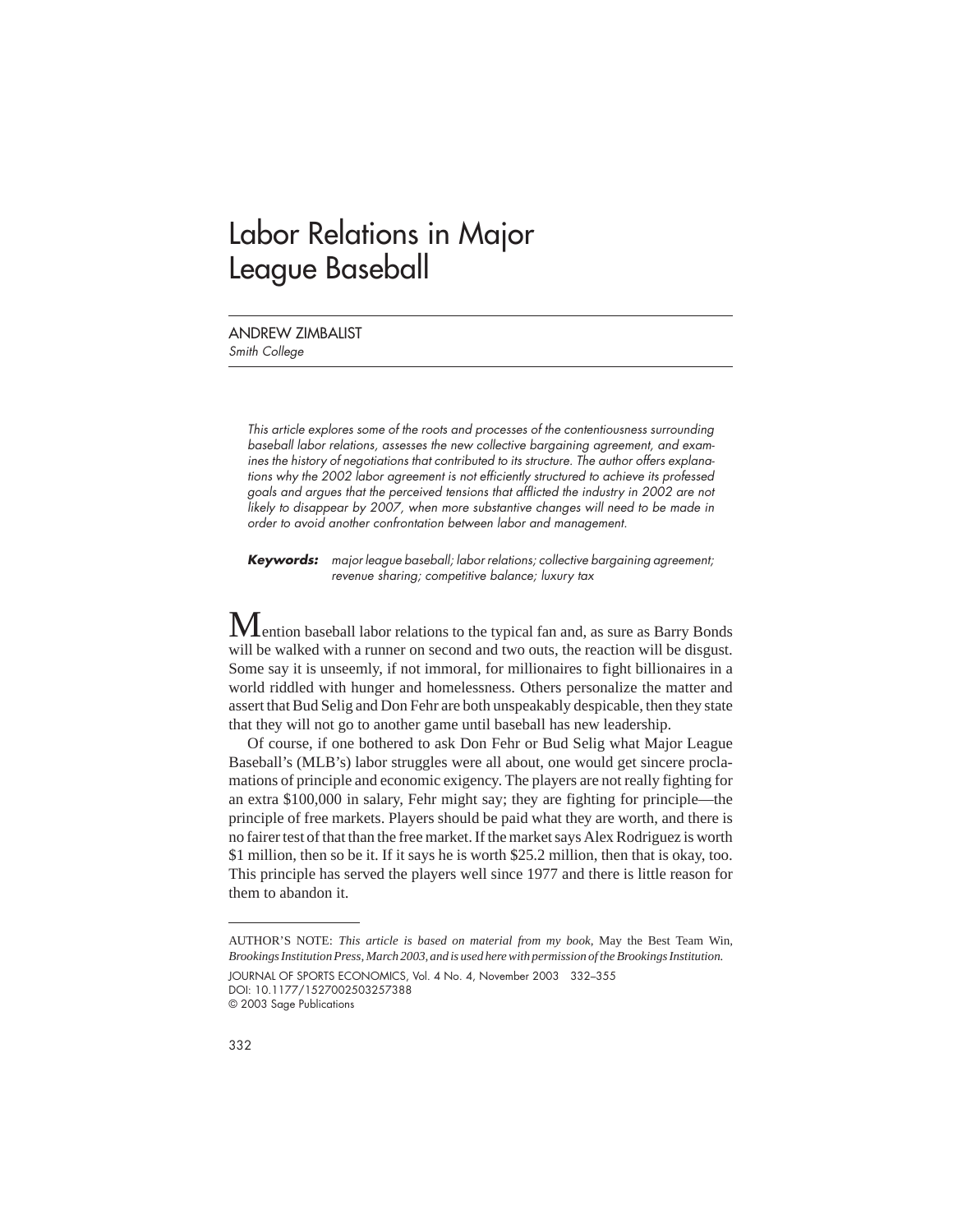| Year    | <b>Nature</b> | Length <sup>a</sup> | Regular Season Games Lost |  |  |
|---------|---------------|---------------------|---------------------------|--|--|
| 1972    | Strike        | 14 days             | 86                        |  |  |
| 1973    | Lockout       | 12 days             | $\overline{0}$            |  |  |
| 1976    | Lockout       | 17 days             | $\overline{0}$            |  |  |
| 1980    | Strike        | 8 days              | $\overline{0}$            |  |  |
| 1981    | Strike        | 50 days             | 712                       |  |  |
| 1985    | Strike        | 2 days              | $\overline{0}$            |  |  |
| 1990    | Lockout       | 32 days             | $\overline{0}$            |  |  |
| 1994-95 | Strike        | 232 days            | 938                       |  |  |

TABLE 1: Baseball Work Stoppages

a. Length counts both preseason and off-season dates.

The owners, in contrast, have not really articulated a theoretical basis for the case against free markets in team sporting leagues. They simply claim that too many teams are losing too much money and that competitive balance is undermined by free markets. The former argument contains elements of truth but is overstated; the latter is never adequately explained.

It is fundamentally a battle over the degree of freedom in the labor market that has plagued MLB since the mid-1970s. Indeed, each work stoppage since 1976 has been the result of owner efforts to further constrain the operation of free agency and salary arbitration.

As Table 1 indicates, each collective bargaining negotiation since 1972 has been marked by a work stoppage. However, on only three occasions (1972, 1981, and 1994-95) were regular season games lost, and the lockout of 1973 affected only the early-arrival spring training. This, of course, is not to deny that baseball's labor relations have been contentious. They have been. The point, rather, is that sometimes fans (and the commissioner) start to feel sorry for themselves and think they have suffered more than the actual numbers suggest.

This article explores some of the roots and processes of this contentiousness. It then assesses the new collective bargaining agreement. I argue that the 2002 labor agreement is not efficiently structured to achieve its professed goals. Part of the explanation for this deficiency lays in baseball's troubled collective bargaining process in itself.

#### LABOR RELATIONS PROCESS

Two themes repeat themselves in MLB's collective bargaining history: owners' distrust of owners and players' distrust of owners.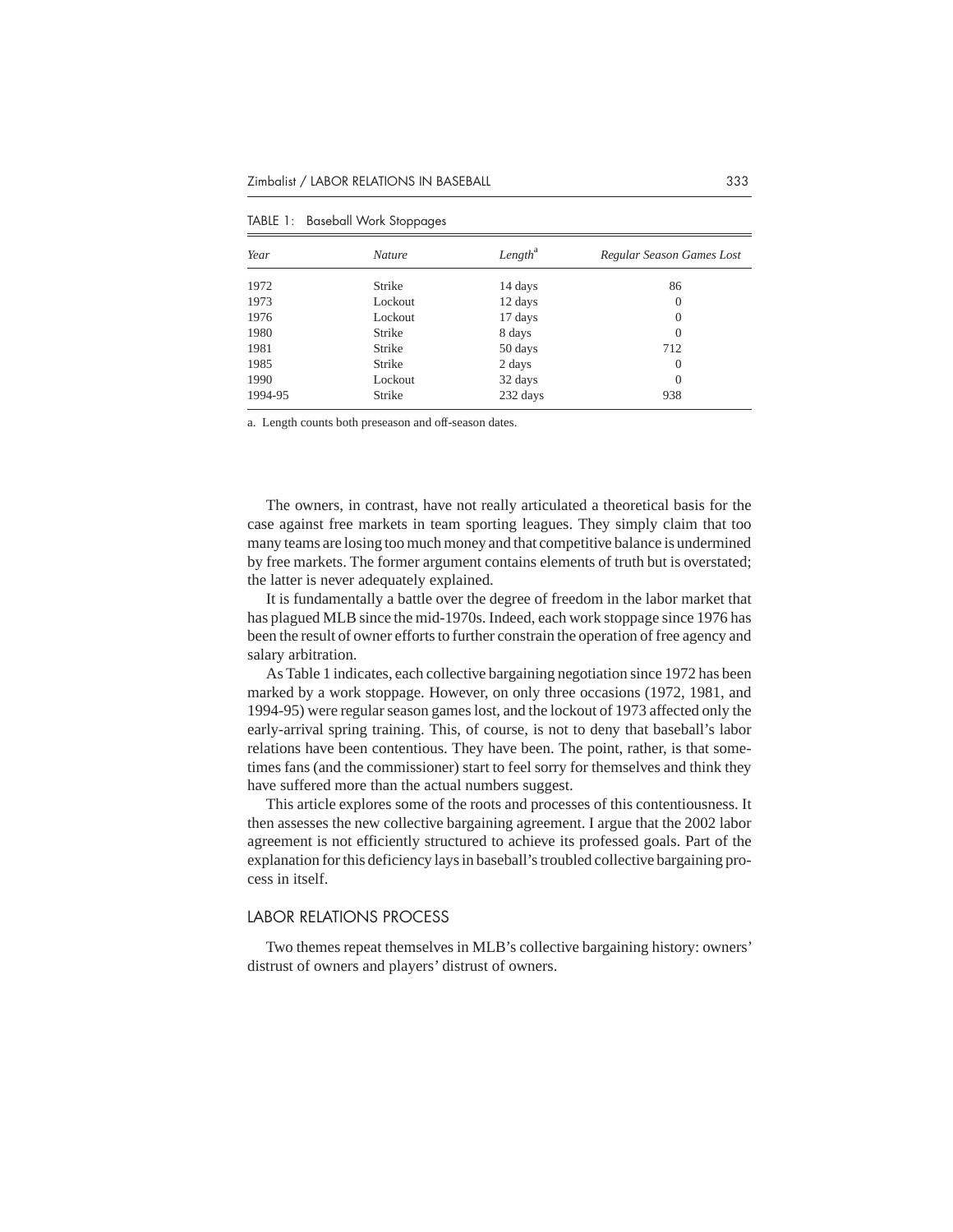#### Owners' Distrust of Owners

It has been said that bargaining with baseball's owners is like negotiating with a three-headed monster. In this charming metaphor, the monster's heads represent the high-revenue, the middle-revenue, and the low-revenue teams. Because each group of teams faces a radically different economic reality, each often has radically different ideas about what remedies are needed.

Since 1990, the monster's heads have grown larger and farther apart. In 1989, the revenue spread from the top to the bottom team was approximately \$30 million. In 2002—resulting from the explosion of local media contracts and the uneven emergence of new stadiums among other factors—this disparity grew to more than \$200 million (Major League Baseball Staff, 2001).

Compounding these reported revenue differentials is the presence of related party transactions (RPTs). RPTs permit a team owner who also owns a related business, such as a local sports channel, to transfer revenue away from the baseball team to the related business or to add costs to the team that originate in the related business. By now, this phenomenon is well known, so I shall cite only one illustration.

According to figures that Bud Selig presented to Congress in December 2001, the Chicago White Sox' income from local TV, radio, and cable was \$30.1 million in 2001, and that of the Chicago Cubs was \$23.6 million (Major League Baseball Staff, 2001). A curiosity, to say the least. Everyone knows that the Cubs are the more popular team in the Windy City, and TV ratings bear this out: In 2001 the Cubs average ratings were 6.8 on over-the-air broadcasting and 3.8 on cable; the White Sox were 3.6 and 1.9, respectively (McAvoy, 2002). And this does not take account of the fact that the Cubs games are shown on superstation WGN, which reaches more than 55 million homes nationally.

So, what is going on? The Cubs are owned by the Tribune Corporation, which also happens to own WGN. The Tribune Corporation transfers revenue away from the Cubs and correspondingly lowers the costs of WGN. According to *Broadcasting and Cable*, the industry's authoritative source, the Cubs local media earnings were \$59 million (McAvoy, 2002). If the Cubs reported this figure instead of \$23.6 million, then their reported \$1.8 million loss would become a \$33.6 million profit in 2001!1 Although the extent of RPTs for the Cubs is unusually large, significant RPTs affect a dozen or more clubs.<sup>2</sup>

Perceptions of baseball's economic reality also differ because franchises have different roles in owners' investment strategies. Often, the team itself is not managed as a profit center but, rather, as a vehicle for promoting the owner's other investments.

Owners can take their investment returns in a number of ways. For instance, George Steinbrenner used his Yankees to create the Yankee Entertainment and Sports (YES) regional sports network in the nation's largest media market. In late 2001, YES had a market value upward of \$850 million.<sup>3</sup> Rupert Murdoch recently admitted that his purchase of the Dodgers had already paid off, because it enabled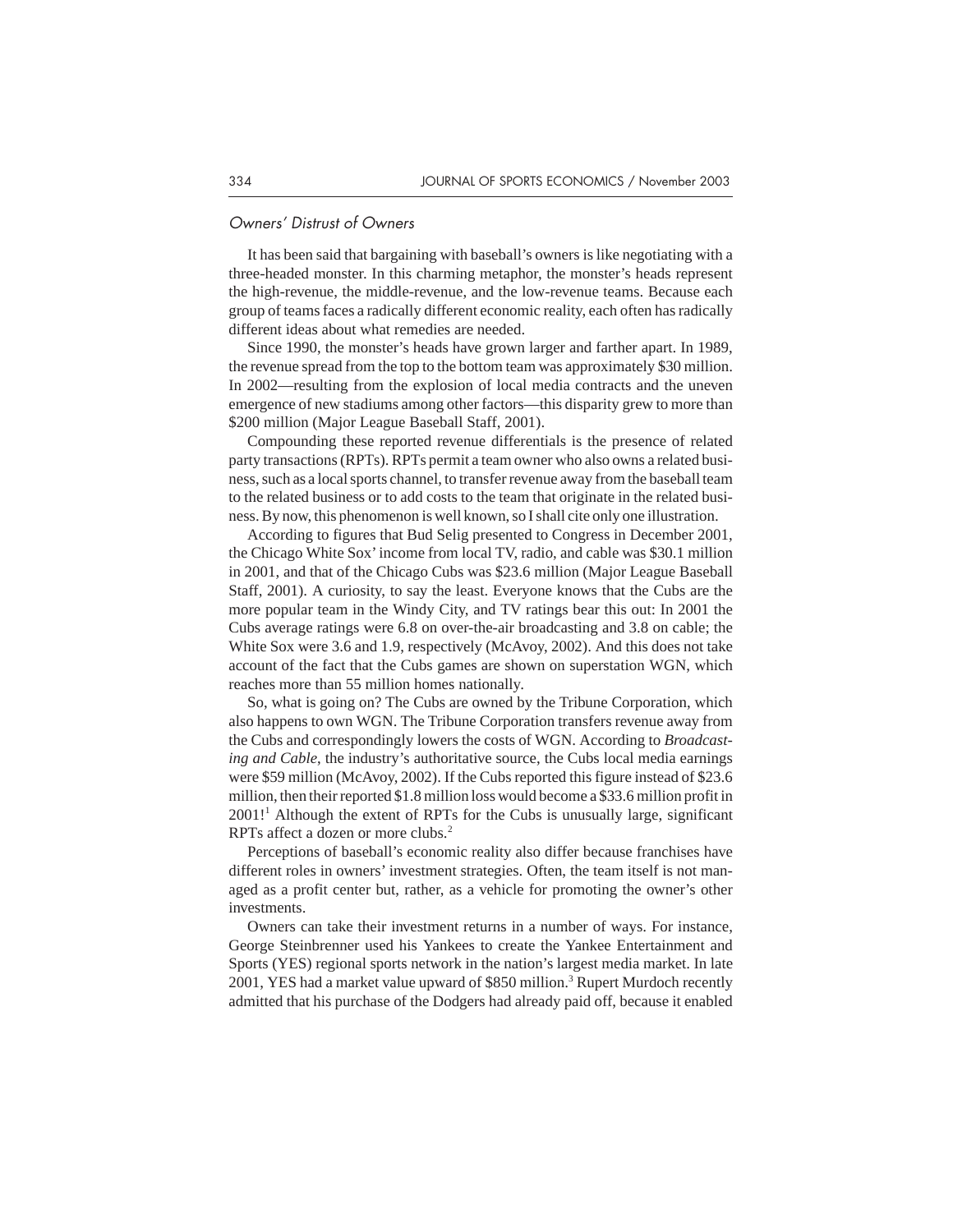him to prevent Disney from creating a regional sports network in Southern California (Shaikin, 2001). Tom Hicks hopes to use his ownership of the Rangers to develop some 270 acres of commercial and residential real estate around the ballpark in Arlington and to grow his Southwest Sports Group, among other things. Dick Jacobs exploited his ownership of the Indians to promote the value of his downtown Cleveland real estate. To differing degrees, owners exploit their community prominence to establish profitable relationships with politicians and other business executives. Still others derive a handsome consumption return from team ownership.

On top of the growing differences in material circumstance among the owners, owners also diverge in their ideologies and personalities. These differences often produce cliques, and the cliques, in turn, engender rivalries if not animosities. Although fragmentation among the owners was obscured in 2002 by Bud Selig's gag order backed by threat of a \$1 million fine, occasional signs of division in the ranks saw the light of day. For instance, one anonymous medium-market club owner told the *Illinois Daily Herald* in late July 2002:

You think this is funny but this is how Bud operates. He tells 30 owners 30 different things and then slaps a gag order on us and threatens us with a million-dollar fine so that the players don't find out we all hate what's going on. We're supposed to be unified? That's laughable. Lift the gag order again, and you'll see how unified. Now, on top of everything else in Montreal, the [former Expos] minority owners have filed racketeering charges against Bud and [Marlins Managing General Partner] Jeff [Loria], and if the books of every team are exposed during that legal fight, you can say goodbye to Bud and any deal with the players. This is more dangerous than you can imagine. Bud is playing with fire here and we're all getting burned. I'm convinced Bud got his contract extension by threatening 10 of us, making promises to the other 10 and loaning money to the last 10. This thing is on the track headed for a disaster, and Bud is right there in the front of the train conducting the whole operation. (*Sports Business Daily*, 2002a, p. 11)

Alternatively, listen to Selig himself, who, in a moment of public candor, told the Associated Press after the owners voted 29 to 1 to ratify the new labor deal, "I'm not going to suggest to you today that there are not clubs with very different views, but at some point you have to come together" (*Sports Business Daily*, 2002d, p. 13).

At least three problems evolve from this disunity. First, the owners cannot agree on a common vision for the game, let alone a cohesive plan for its future. Their inability to agree on basic demands inevitably leads to long delays before collective bargaining is initiated. Shortly after the owners reopened the 1990 collective bargaining agreement in December 1992, the owners' chief negotiator, Richard Ravitch, told Don Fehr that he wanted to start negotiating right away. Actual bargaining did not begin until March 1994—16 months later.

Selig's unilateral Blue Ribbon Panel produced its report on the state of baseball's economics and its collective bargaining recommendations in July 2000 (Levin, Mitchell, Volcker, & Will, 2000). Then, nearly a year passed before Selig,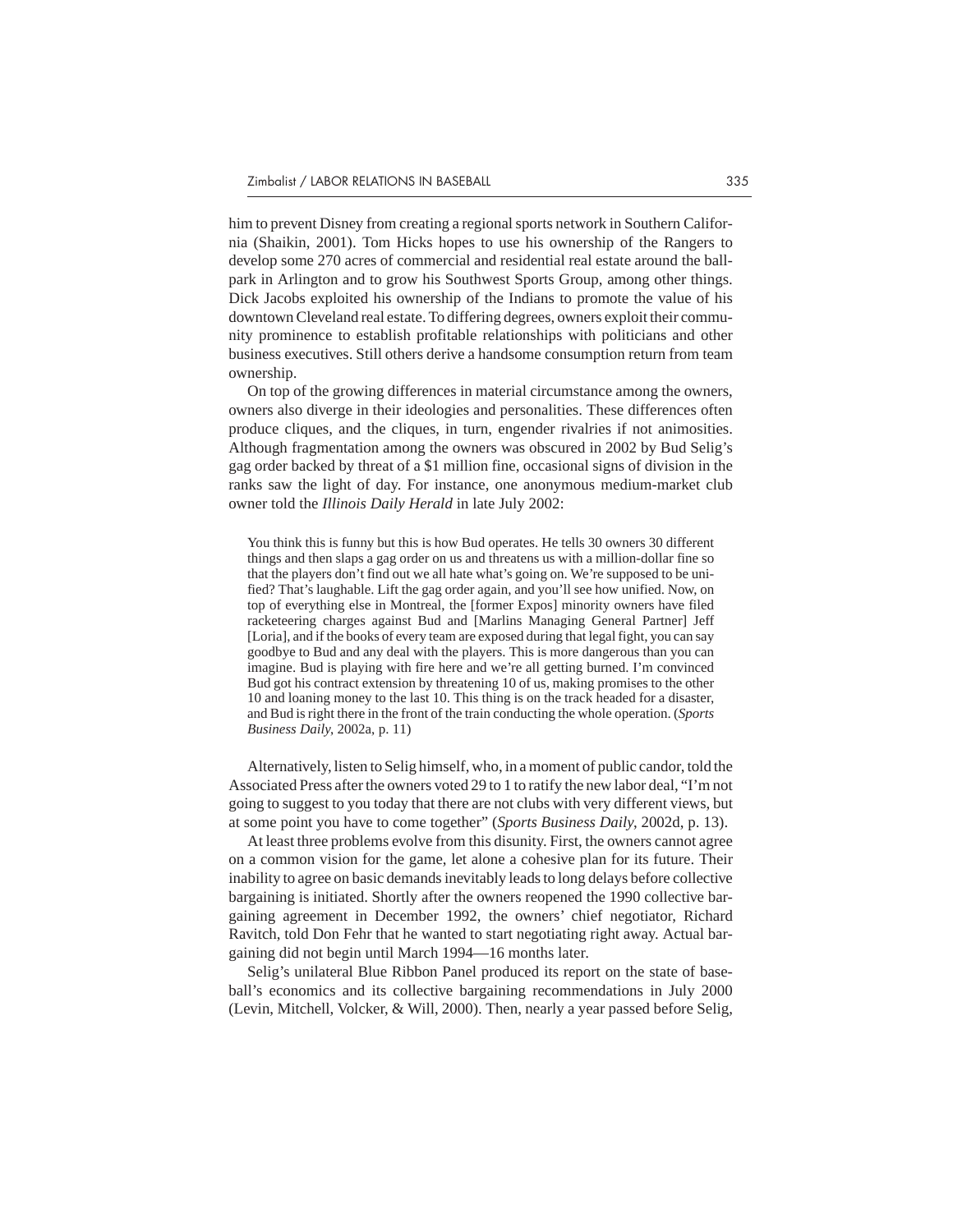in the spring of 2001, authorized then MLB COO Paul Beeston to commence discussions with the Players Association (MLBPA). According to Steve Fehr (personal communication, February 20, 2003), a union negotiator, the two sides had 23 meetings between February 28, 2001, and June 20, 2001. When the June 20 meeting adjourned, the MLBPA thought they had an agreement. Beeston had responded favorably to the players' last proposal and said he would get back to them in short order. But the players never heard back. Selig had abruptly terminated the discussions without explanation. The owners did not put their substantive demands on the bargaining table until December 2001—a month after the expiration of the old agreement and 18 months after the Blue Ribbon Panel's report was issued.

A likely explanation for these delays is the disunity among owners. They cannot agree what demands to put on the table, so bargaining is pushed back. Then, when they start preliminary bargaining, a previously dormant ownership clique gets wind of the talks, objects, and the talks are terminated. The end result is that bargaining goes down to the wire and either does not get resolved in time (as in 1994) or is resolved in haste (as in 2002) with a flawed structure resting on compromise.

Second, when the owners finally come to the bargaining table, it is usually based on the lowest common denominator among them: They would like salaries to be lower. Accordingly, rather than producing a coherent, balanced plan for the game's future, the owners' tendency has been to come to the bargaining table with a demand for unilateral sacrifice by the players that restricts free agency rights in one way or another. This sets an adversarial tone to the bargaining process and reinforces the deep-seated distrust that the players have felt toward the owners.

Third, the MLBPA confronts formal ownership demands, but, in practice, it is bargaining with different groups that must be reconciled. It is put in the strange position of triangulating an agreement. This, too, is conducive to inefficient outcomes. For instance, a few owners may find themselves aligning more closely with the players on the issues of revenue sharing and luxury taxes. We know this to be the case at least with George Steinbrenner. As we shall see, this phenomenon leads the majority of owners to seek to penalize owners who break ranks, even if it means deviating from a rational design of collective bargaining institutions.

#### Players Distrust of Owners

Distrust between players and owners produces its own set of distortions. In his 2002 book, former commissioner Fay Vincent singles out ownership collusion during 1985 to 1987 as a turning point in baseball's labor relations:

The effects of collusion so thoroughly polluted the whole relationship between the union and the owners that the impact is still being felt. . . . Selig and Reinsdorf, two ringleaders of collusion, were the ones who were the most adamant in saying, "We've got to find some way to get around this union, we have to see if we can break them." (pp. 281, 286)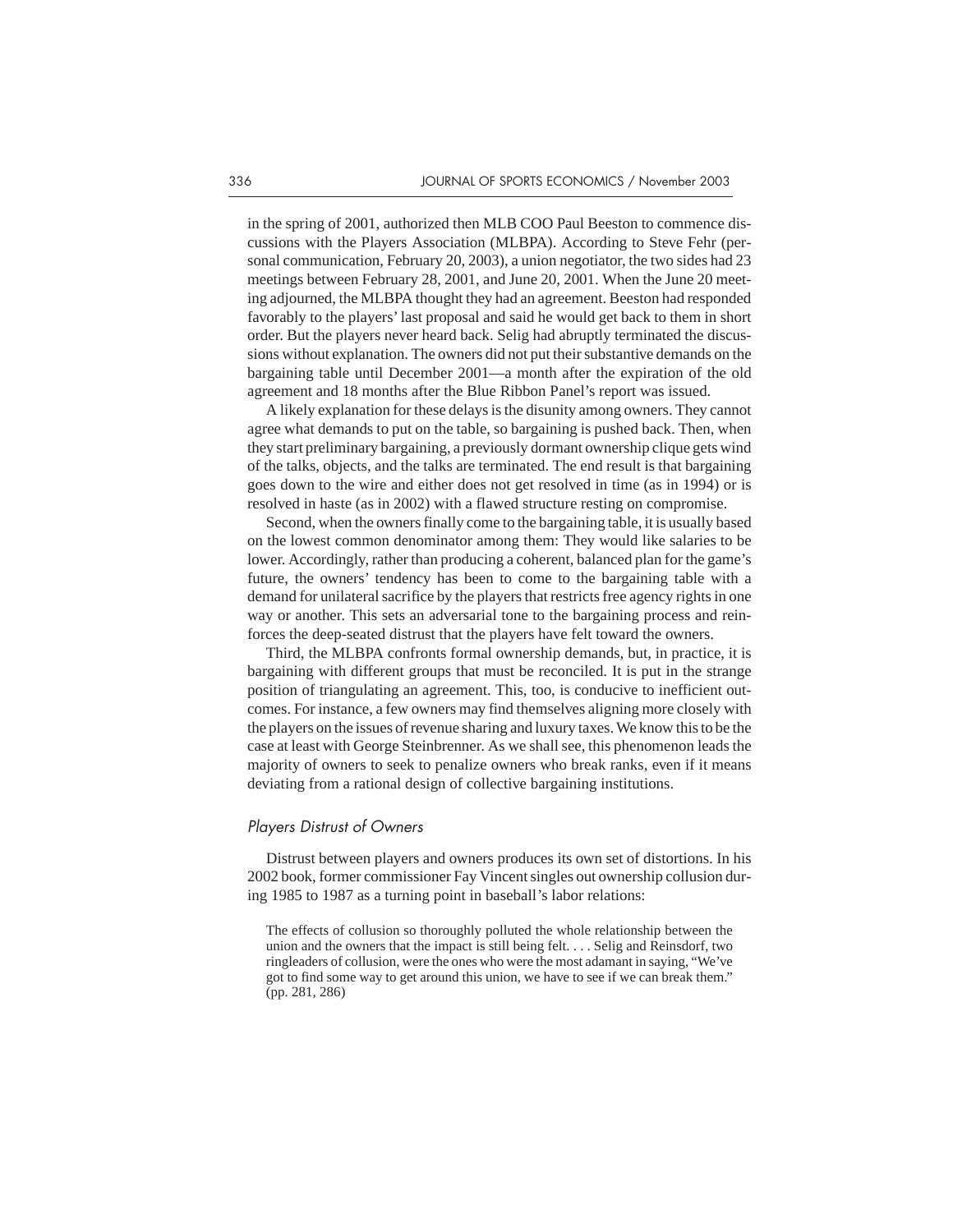Collective bargaining in any industry is often characterized by posturing and bluffing. This process in baseball, however, takes on an exaggerated form. Consider, for instance, the maneuvering of Bud Selig during the 2001-02 round of bargaining. In addition to his plan for contraction (which Selig's own Blue Ribbon Panel explicitly stated would not be necessary if its other ideas were implemented), Selig wanted: (a) the owners' 60/40 rule (see below) ratified in the collective bargaining agreement, (b) the establishment of a fund of \$100 million that the commissioner could use at his discretion, (c) the right for owners to release players whose salary arbitration figures were deemed to be too high, and (d) a new pension plan contribution system (Zimbalist, 2003, chap. 5). Let us consider the meaning and weight of these bargaining demands.

Selig's demand for contraction was announced on November 6, 2001, 2 days after the end of the old labor agreement and the most scintillating World Series in recent memory. What a way to initiate negotiations on a new agreement! He might as well have launched a grenade at the 12 East 49th street offices of the Players Association. Cutting two teams would mean eliminating 80 union members and reducing the demand for players by 80 as the supply of players stayed the same.

Then Selig announced in late March 2002 that he was going to dust off the long dormant 60/40 rule and begin its implementation during the 2002 season. This rule, first introduced by the owners in December 1982, required teams to maintain a ratio between assets and liabilities of at least 60 to 40. At the time, the players filed a grievance that this rule would affect salaries and, hence, was a mandatory subject for collective bargaining. In his ruling of January 1985, arbitrator Richard Bloch upheld the owners' right to implement the rule unilaterally by arguing that it was a matter of fiscal responsibility and management prerogative.

When Selig announced that the owners would have to comply with the 60/40 rule by June 2002, he stipulated new implementation guidelines. According to press reports and a legal complaint filed by former Mets co-owner Nelson Doubleday, among these guidelines were the franchise valuation rule that a team's value equaled only two times its (trailing) annual revenue and the liability instruction that long-term player contracts would count as debt.<sup>4</sup> Selig threatened noncompliers with fines, loss of payments from the central fund, or being put into trusteeship. On the surface, the implementation of 60/40 smacked of financial prudence, but the reality was otherwise.

Under the liability accounting instruction, long-term player contracts count as debt. This makes no economic sense.<sup>5</sup> As of June 2002 when the rule was to kick in, the Boston Red Sox, for instance, had a remaining obligation to Manny Ramirez of roughly \$120 million. For the rest of the squad, the Sox had approximately another \$70 million in long-term obligations. So the team's total long-term contract obligations alone were roughly \$190 million; that is, they were already \$60 million-plus over their debt limit without counting the \$40 million of preexisting debt the new owners inherited or the \$200 million they had borrowed from Fleet Bank to buy the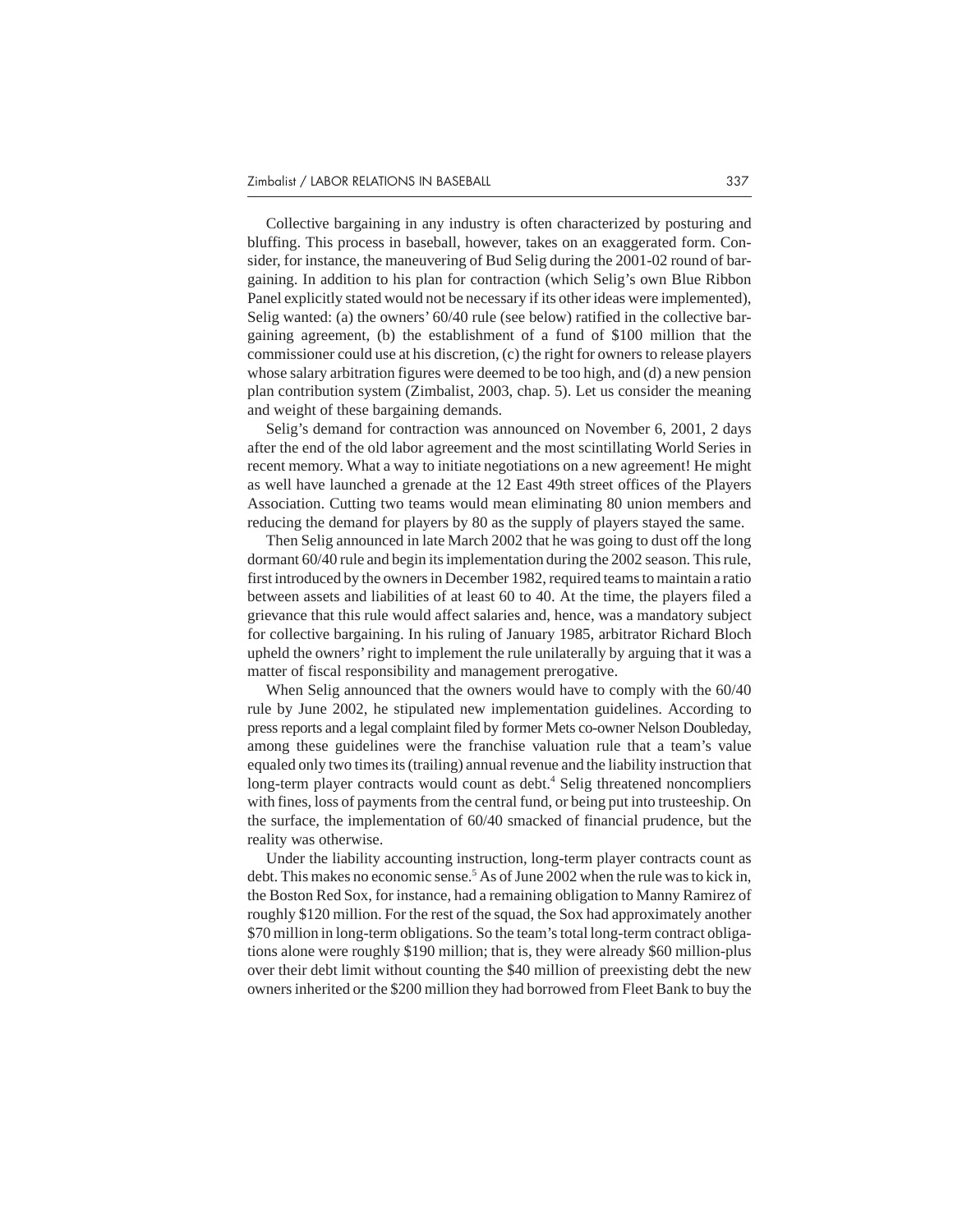team. Thus, the Sox would have had to do some massive payroll cutting to avoid violating the 60/40 rule.

Nor are the Red Sox an aberration. According to Selig, at the end of 2001, MLB teams had more than \$3 billion in debt, or more than \$100 million per team. Using Selig's unreasonably low  $2\times$  revenue multiple to value teams and his figure of \$112.1 million average team revenues in 2001 (also low because of RPTs), the average franchise would be worth \$224.2 million. With an average debt of \$100 million-plus (and this is before long-term player contracts), the average team was already in violation of the rule with a 55.4/44.6 asset/debt ratio.

Whatever Bloch may have believed back in 1985, it is clear that the 60/40 rule would function as a backdoor salary cap in 2002. Selig was supposedly implementing the rule in 2002 under the authority of Bloch's ruling. Apparently recognizing its vulnerability, he put it on the bargaining table for labor ratification. The effects of the rule, however, were too draconian to be acceptable to the Players Association.

Why, then, did Selig put it on the table? Is he so out of touch with what is in the realm of possibility? Not likely. More likely, he put it on the table as a bargaining chip to loosen the players' position on other issues. This is part of the bargaining game played by both sides.

The demand for a commissioner's discretionary fund of \$100 million (later reduced to \$85 million) was only a little more benign. The discretionary fund could have been used by the commissioner to reward teams that towed the commissioner's line. The Players Association believed that this would provide a further drag on salaries. If a substantial fund were needed to help financially distressed franchises, then the players surely wanted it to operate according to set rules or be coadministered much like the Industry Growth Fund from the 1996 accord.

The right for owners to cut loose players who ask for high salary arbitration awards would undermine the value of the longstanding arbitration system to the players. Unless the owners were willing to substitute an equally effective mechanism, such as earlier free agency, it was not conceivable that the players would accept such a change.

The proposal for a new pension plan contribution system called for teams with higher payrolls to put more into the plan. However, players would still receive the same pension benefit. This proposal, in effect, would constitute an indirect tax on high payrolls supplementing the impact of the luxury tax proposal.

Selig, then, loaded the bargaining table with what the players perceived to be harsh, unacceptable demands. None of these demands was incorporated into the final settlement, and there is no direct evidence that they yielded any incremental bargaining leverage for the owners. They did, however, encumber the bargaining process and slow down the already time-pressed negotiations.<sup>6</sup>

I suspect that either side would maintain that the bargaining dance with all its bluster is necessary. And each side would claim that its strategy softened the other. But how many curve balls can you throw an experienced batter before he makes adjustments? It seems more likely that the final outcome has more to do with the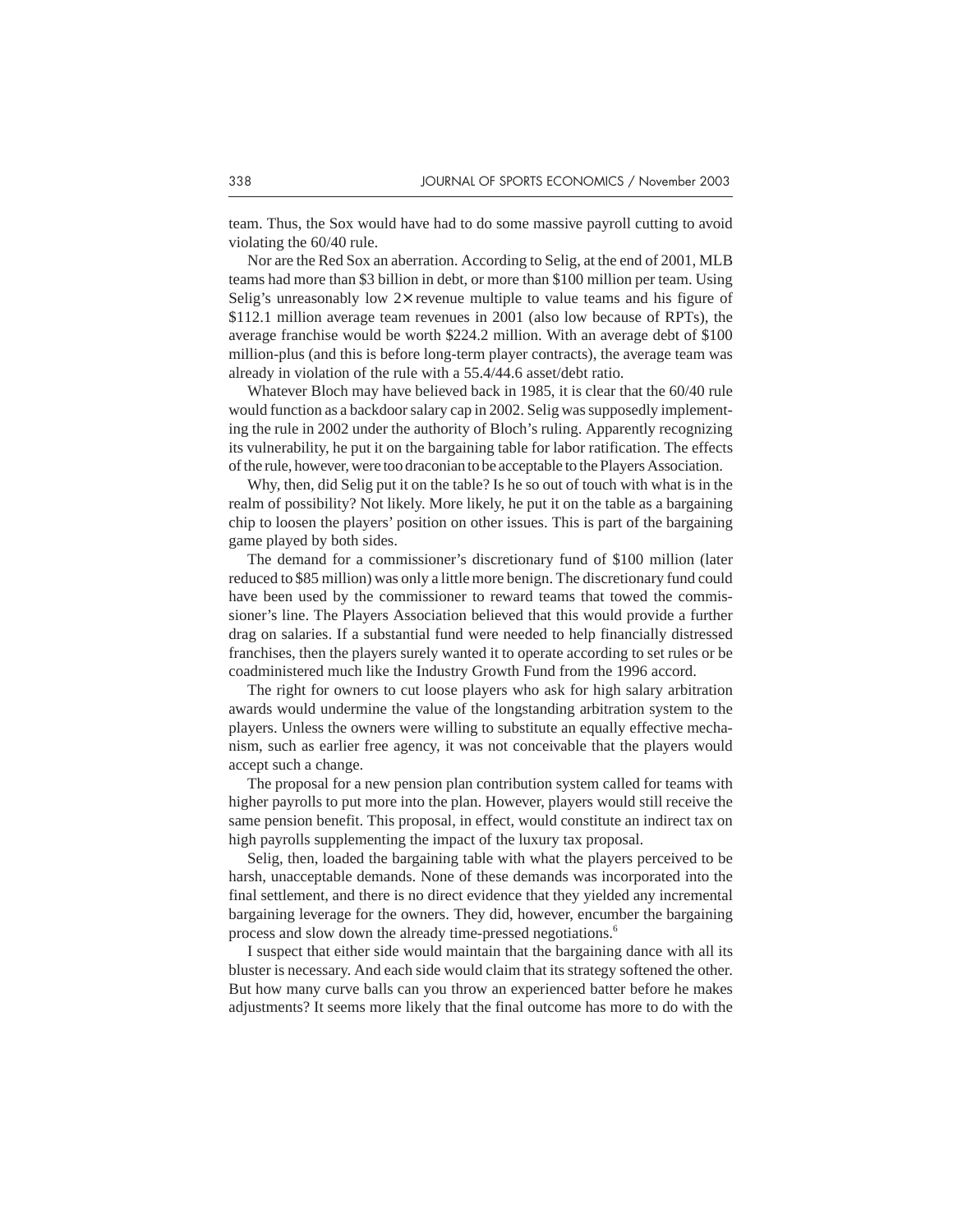relative unity and conviction of each side as well as the underlying economic realities than with the smoke-and-mirrors game of the bargaining process.

#### THE 2002 OUTCOME

After the ritualistic bargaining histrionics with each side posturing for advantage and resorting to brinkmanship to intimidate the other, on August 16, the players set a strike date of August 30. Negotiations intensified. This time logic and sanity prevailed when a last-minute agreement was reached just in time for the Cardinals to play the Cubs in an afternoon game at Wrigley Field on August 30.

Other than improving the players' benefit fund, raising the minimum salary from \$200,000 to \$300,000, and introducing drug testing for steroids, the main items in the agreement came from the Blue Ribbon Panel's report (Levin et al. 2000). The report called for three main reforms: increased revenue sharing, reintroducing the luxury tax on high payrolls, and changes in baseball's amateur draft to favor low-revenue clubs.

#### Increased Revenue Sharing

The Blue Ribbon Panel recommended that the net local revenue  $\text{tax}^7$  be increased from 20% under the split pool (see below) to between 40% and 50% under the straight pool (see below). The owners' initial demand was for a 50% tax on a straight-pool system.

The players'resisted such a substantial tax increase. Revenue sharing was being invoked in the name of competitive balance, but the players were concerned that, at such high tax levels, it would also function as a strong deterrent to salary increases. They reasoned something like this. Suppose that George Steinbrenner believes that Jason Giambi will add \$20 million a year to the Yankees local revenues. That being the case, he should be willing to offer Giambi a salary up to \$20 million. Now suppose that MLB informs Steinbrenner that it will tax away 50% of any local revenue generated by the Yankees. Suddenly, Giambi is no longer worth up to \$20 million to Steinbrenner. He is now worth only \$10 million and Steinbrenner's offer would be scaled down accordingly.<sup>8</sup>

With this concern in mind, the players countered that they would accept an increase in the net local revenue tax from 20% to 22.5% under the split-pool system (the system prevailing in 2001). Under the split-pool system, of the monies collected from the net local revenue tax, 75% is distributed equally to all teams and 25% is distributed only to teams with below-mean revenues (in proportion to how far they are below the mean.) Under the straight-pool system, 100% of the collected monies are distributed equally to all clubs.

The players favored the split- over the straight-pool system because the split pool, at any given level of total sharing, redistributes more money to the bottom teams and takes less money away from the top teams.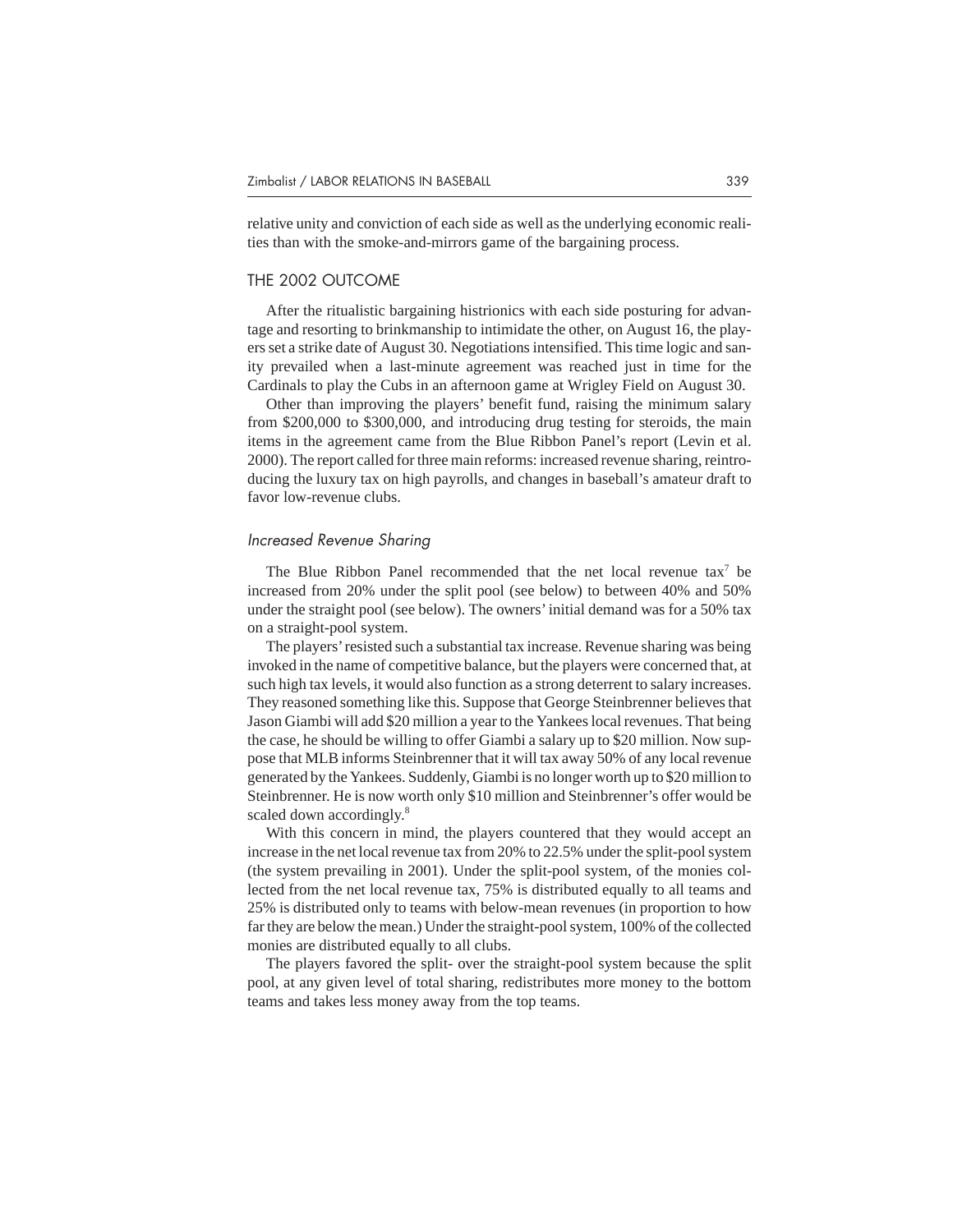The players wanted more money going to the bottom teams because the bottom teams need it the most, and the pressure for salary controls and additional revenue sharing comes most intensely from the bottom. They wanted proportionately less money taxed away from the high-revenue teams, because they did not want strong penalties on building a successful club. Moreover, it is the high-revenue teams that generally drive the salary structure upward.<sup>9</sup>

We can see the differential redistributive effects by comparing the results of a 25% tax under the split pool with a 40% tax under the straight pool. Each system generates approximately the same amount of total redistribution; using 2001 team revenues, the former shares \$204 million and the latter \$200 million. According to my estimates, the four bottom-revenue teams in 2001 (Marlins, Royals, Expos, and Twins) would receive \$12.6 million more under the split pool, and the four toprevenue teams (Yankees, Seattle, Red Sox, and Mets) would be taxed \$26 million less under the split pool (see Zimbalist, 2003, chap. 5).

The owners preferred the straight pool for much the same reasons. They wanted ongoing pressure to increase revenue sharing and retard salary growth. They wanted to penalize the high-spending Yankees as stiffly as possible. Further, more teams experienced larger benefits under the straight-pool system, so it was easier to gather the necessary ownership votes to approve a straight-pool model.

The bargaining began with the sides seemingly far apart—the owners asking for a 50% tax under the straight-pool system and the players offering 22.5% under the split pool. The owners' proposed tax rate was more than twice as high as the players', but the actual amount redistributed under the owners' system was only 34% higher (\$250 million in contrast to \$184 million under the players' system). As is usually the case in collective bargaining, these proposals were only initial negotiating gambits. If the players were moving in 2.5 percentage-point increments and the owners in 10 percentage-point increments, then at the very next set of proposals (25% under the split pool and 40% under the straight pool), the sides would find a meeting place. It was a foregone conclusion that the revenue-sharing issue would be worked out.

The eventual agreement on revenue sharing provided for a 34% net localrevenue tax rate on a straight-pool basis. Based on team revenues in 2001, this plan would redistribute \$175.8 million from the top to the bottom half of teams. This sum would be supplemented by an additional \$43.3 million in 2003 to come out of the MLB central fund and an additional \$10 million to come from a \$333,333 assessment on each team.<sup>10</sup> The \$43.3 million from the central fund would increase to \$57.7 million in 2004 and to \$72.7 million in 2005 and 2006, while the \$175.8 million would stay the same (again, based on 2001 revenues), so that the total amount redistributed would rise from \$229 million in 2003, to \$243 million in 2004, and to \$258 million in 2005 and 2006.<sup>11</sup>

The redistribution of the \$43.3 million (and subsequent higher amounts) coming from the central fund would be on a split-pool basis. Thus, over the 4 years, on average, just less than 75% of the redistribution would be on a straight-pool basis and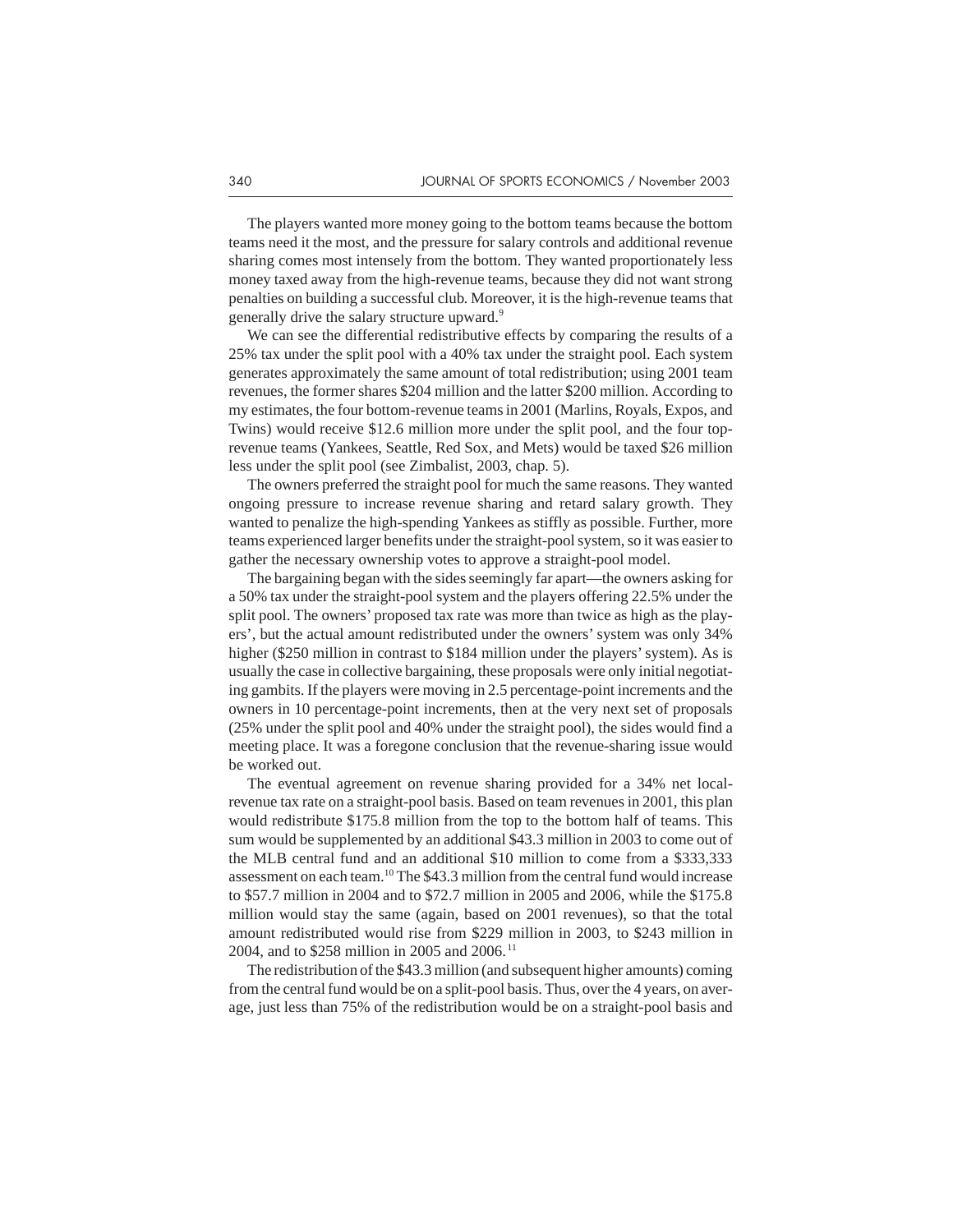just more than 25% on a split-pool basis. With this in mind, we can estimate the combined marginal tax rates that would confront teams at different revenue levels. For 2003, the combined marginal rate faced by the top-revenue teams would rise to approximately .37 from .195 in 2001, whereas that for the bottom teams would stay roughly at .41. However, when the system is fully implemented in 2005, the marginal rate for the top teams will rise to .39 and for the bottom teams it will climb to approximately .47.<sup>12</sup>

The implied marginal tax rates for the Yankees under this combined system would be approximately 39% in 2005; that is, for every additional dollar of net local revenue, 39 cents would be taxed away.<sup>13</sup> This rate is approximately double the marginal rate faced by the Yankees in 2001. Other things equal, it should provide some modest deterrent to Yankee payroll expenditures.<sup>14</sup>

Although the marginal tax rates on the top teams become significant, those on the bottom teams rise even higher—to approximately 47%. This is a matter of concern. Under the former system, the bottom teams faced a marginal rate of just more than 41%; the new rate starts at this level in 2003 but rises to roughly 47% in 2005 and 2006. This means that, if the Kansas City Royals were to lift their payroll by \$10 million in 2005 and if the club were to improve and generate an additional, say, \$12 million in local revenues, almost half of this would be lost in lower revenuesharing transfers. The net effect on the Royals from raising their payrolls in this illustration would be –\$3.64 million.

Conversely, if the Royals lowered their payroll and performed even worse (aggravating competitive balance), they would be rewarded with an increase in transfers from the revenue-sharing system. For every decrease in revenues of \$1, the Royals would see their transfers increase by 47 cents. So, if the decrease in payroll plus the increase in transfers exceeded the decrease in revenues, the Royals' profit-maximizing strategy would be to lower payroll. With such incentives, it is questionable whether baseball's new revenue-sharing system will motivate the low-revenue clubs to improve the talent on their teams.

High-revenue teams tend to outcompete low-revenue teams in the effort to sign marquee free agents, because the expected incremental revenue contribution of the star is usually greater in larger markets or markets with new stadiums. It is also likely that the relationship between revenue and win percentage is nonlinear with fans responding more to an extra win for a team competing for the divisional lead or a wild-card berth than a team without such chances.

Sometimes this imbalance is aggravated by the ability of an owner to use the baseball team to generate revenue for other related businesses such as a regional sports channel. The differential marginal tax rates in MLB's new collective bargaining agreement confer yet an additional advantage on the top-revenue teams that face a lower rate (although the differential is smaller than it was under the 1996- 2002 system.)

From a slightly different perspective, consider the situation faced by a lowrevenue team owner before and after the revenue-sharing system is implemented.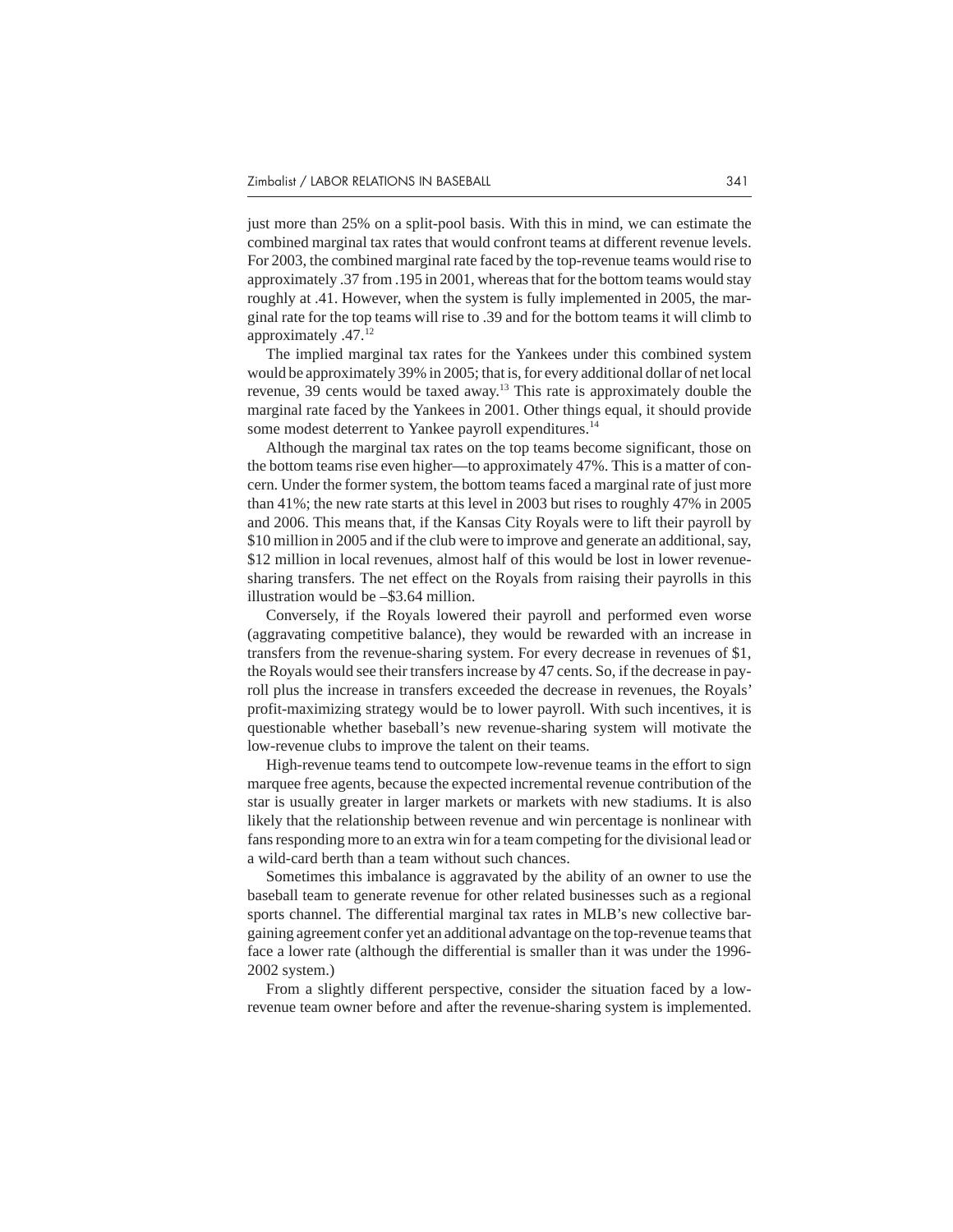The owner will offer a player a salary up to the player's expected incremental contribution to team revenues. The fact that the owner receives a revenue-sharing transfer from MLB does not increase the value of a player's incremental contribution. It does the opposite. If the player increases (pretransfer) team revenue, then the team's transfer will decrease and the net revenue contribution of the player will be smaller. Thus, it is not surprising that Tampa Bay Devil Rays owner, Vince Naimoli, when asked whether the increase in transfers under the new system would all go into payroll, "stopped short of committing to spend the additional money on [player] payroll" saying that he 'might instead use some to pay down the team's revolving line of credit' " (*Sports Business Daily*, 2002c, p. 22).

Largely for this reason, the commissioner's Blue Ribbon Panel and the owners themselves in their initial proposal to the Players Association called for a minimum team payroll (Levin et al., 2000). Teams falling below this minimum would be ineligible to receive revenue-sharing transfers. This mechanism was intended to ensure that owners would invest their transfers in improving the talent on their teams rather than pocketing them. The owners' initial proposal put the minimum at \$45 million for the 40-man roster including benefits. In 2001 only three teams fell below this threshold, and none of those teams was more than \$3 million below it. By 2002, only Tampa Bay and Montreal fell below this level, and neither was more than \$1.5 million below it.<sup>15</sup>

The Players Association argued that this minimum payroll threshold was too low and that they opposed payroll minimums because they violated the spirit of a free labor market and were likely to lead to a maximum payroll (Zimbalist, 2003, chap. 5). The claim that this threshold was set too low is understandable if it would have affected only one or two teams. The latter claim is puzzling. Baseball's labor market already contains a variety of restrictions—one of which is a minimum individual salary, which has been in place for several decades and has never led to a maximum individual salary.

There are also possible practical problems with the operation of a minimum payroll if it is set at an effective level. Suppose the level is set at \$55 million and a given team is spending \$40 million in year 1. To meet the threshold, it may have to hire players it does not really need or pay them excessive salaries. Alternatively, suppose the same team happens to have invested heavily in player development and is currently stocked with a strong group of young players. In year 1, its payroll might be below the threshold, but in years 2 through 4, as its players become arbitration and free-agent eligible, the payroll might rise above the minimum. These and other situations argue for a flexible minimum payroll; for example, the payroll might be defined as a 3-year moving average, and it might be defined to include all player development expenditures—not just expenditures on the major league roster.<sup>16</sup> But the 2002 accord has no minimum payroll at all; nor does it have any other effective incentives for transfer-recipients to spend the money on players.

Of course, the argument that a team receiving the transfer knows best what it needs to spend the money on makes some sense. Resources will be allocated more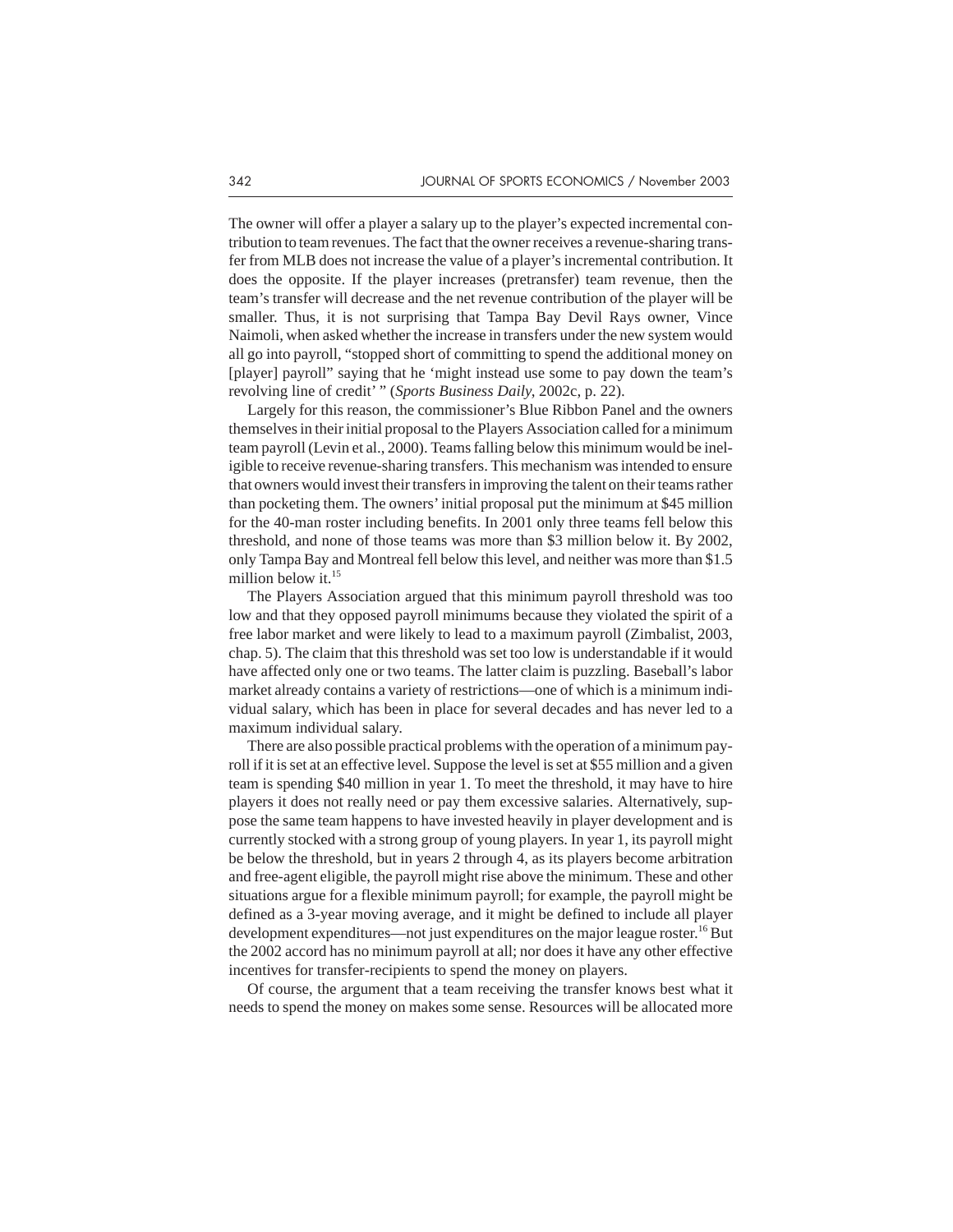efficiently if done on a decentralized, market-oriented basis. Minimum payrolls impose a centralized decision and are likely to result in some resource misallocation (although in this case, MLB purportedly seeks a nonmarket outcome of greater parity.)

The problem with this logic, however, is that it fails to address the issue for which the revenue-sharing system was created—competitive balance. The high, marginal tax rates on low-revenue clubs (discussed above), the possibility of a nonlinear relationship between revenue and win percentage, and the consequent disincentives to spend the transfers on player payroll suggest that decentralized decision making will lead to little improvement in the competitive performance of lowrevenue clubs. A reasonable compromise might have been to impose a graduated tax on teams whose payrolls fell below a defined minimum. The tax rate would rise as teams fell further below the minimum threshold.<sup>17</sup>

Commissioner Selig defended the absence of a salary minimum this way:

One of the myths that surrounded all this is that owners haven't invested the money they got in revenue sharing. In the agreement, there is specific language drafted by both the clubs and the [Players Association] that the money must be spent on their franchise and on players, and it's going to be enforced and . . . it's going to be enforced by me. (*Sports Business Daily*, 2002e, p. 8)

Ironically, one of the biggest offenders in the previous revenue-sharing system was Selig's own Milwaukee Brewers. It is unclear exactly what Selig will be enforcing. The revenue transfers will be spent by owners "on their franchise and on players." Spending money on their franchise can include any operating costs (e.g., front office salaries, ballpark enhancements, team promotion) or interest expenses. There is no guarantee here that competitive balance will be improved. Without a specific formula and methodology, how will Selig know how the transfers are being spent?

From the perspective of improving competitive balance, there is better news in the new labor agreement. In addition to the marginal tax rates, the total amount of the tax is also relevant to teams' willingness to spend on players. Owners never know with certainty what a player will contribute to team revenue. At best, they estimate a player's contribution from a probability distribution. Players perform differently from year to year based on a myriad of personal and team factors. Signing expensive players is risky, and high-revenue teams are generally better able to absorb the risk. As more revenue is transferred away from the top teams, they are likely to exhibit more cautious behavior in signing players, and the bottom teams, with augmented revenue, are more likely to accept additional risk.

Under the new system, the Yankees's revenue-sharing burden, which was approximately \$28 million in 2001, would rise to \$46 million in 2003, \$47 million in 2004, and \$49 million in both 2005 and 2006. The Mariners would be the second highest payers with their net contribution rising from \$17 million in 2001 to \$28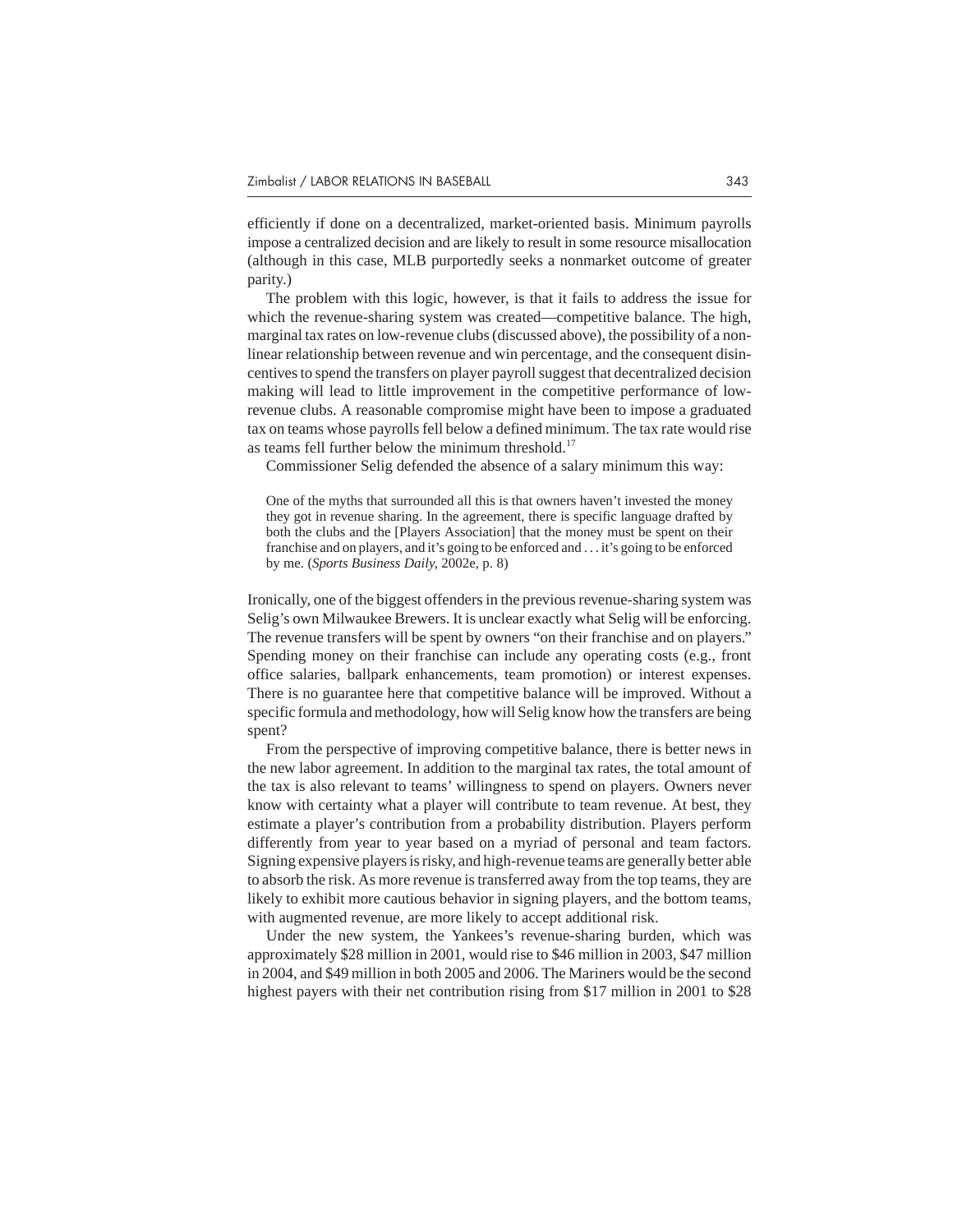million in 2003 and to \$29 million in 2005 and 2006. The Yankees contribute almost \$20 million more than the second-highest contributor. A severe burden to be sure, but not as onerous as the nearly \$90 million the Yankees would have paid in the owners' original proposal. The heavy tax on the Yankees helps to explain why they were the only ownership vote against the new collective bargaining agreement. If the owners wanted to single out Steinbrenner with their new system, they appear to have succeeded.

On the bottom, the Expos (assuming they still exist) continue to be the largest net recipient with their take increasing from approximately \$28 million in 2001 to \$31 million in 2003, \$33 million in 2004, and \$35 million in 2005 and 2006. The Twins, still based on 2001 revenues, are the second-largest net recipients with their take rising from roughly \$18 million in 2001 to \$23 million in 2003, \$24 million in 2004, and \$26 million in 2005 and 2006. The Marlins follow close behind the Twins as the third-largest beneficiary. Relative to the last agreement, the Expos, Twins, and Marlins each gain only between \$2.5 million and \$4.3 million in the first 2 years of the agreement with the Expos's increase eventually rising to \$7.5 million in 2005 and 2006. This is in contrast with the extra burden on the Yankees of \$21.5 million by 2005 and again in 2006 (without including the luxury tax).<sup>18</sup>

It is difficult to imagine that the modest revenue increases at the bottom will engender appreciably different team behavior in the labor market, particularly given the perverse incentives created by the marginal rates. These high marginal rates are compounded by the expectation that team revenue has a nonlinear relationship to team win percentage; that is, more revenue per extra win may be generated when the team is at the top rather than at the bottom of the division.

Consider, for instance, the early evidence on the Kansas City Royals—the fourth-largest net recipient of shared revenue. *USA Today Sports Weekly* cited Royals owner David Glass telling his front office shortly after the agreement that they should be prepared to "slash payroll this winter" (Nightengale, 2002, p. 41).<sup>19</sup> Other reports stated that Glass ordered a \$10 million reduction in team payroll for 2003. As I write in late March 2003, the highest paid pitcher on the Royals's staff for 2003 is Jason Grimsley at \$2 million with no other pitcher earning a 7-figure salary. Grimsley himself is reportedly on the trading block. Not one starter on the current staff won as many as five games in 2002. At best, one would anticipate that some of the low-revenue teams may make an extra effort to re-sign more of their young talent.<sup>20</sup>

Thus, a very hefty additional burden is experienced by the Yankees with a relatively modest gain at the bottom. There will also be appreciable burdens for the Red Sox, Mets, and Mariners. Red Sox owner John Henry stated in October 2002 that he expected the new agreement to impart a substantial deterrent on payroll spending by the high-revenue teams:

The Red Sox would have preferred a less onerous structure while still moving a quarter billion dollars per year. Almost 60 percent of the bill for this tidal wave of dollars is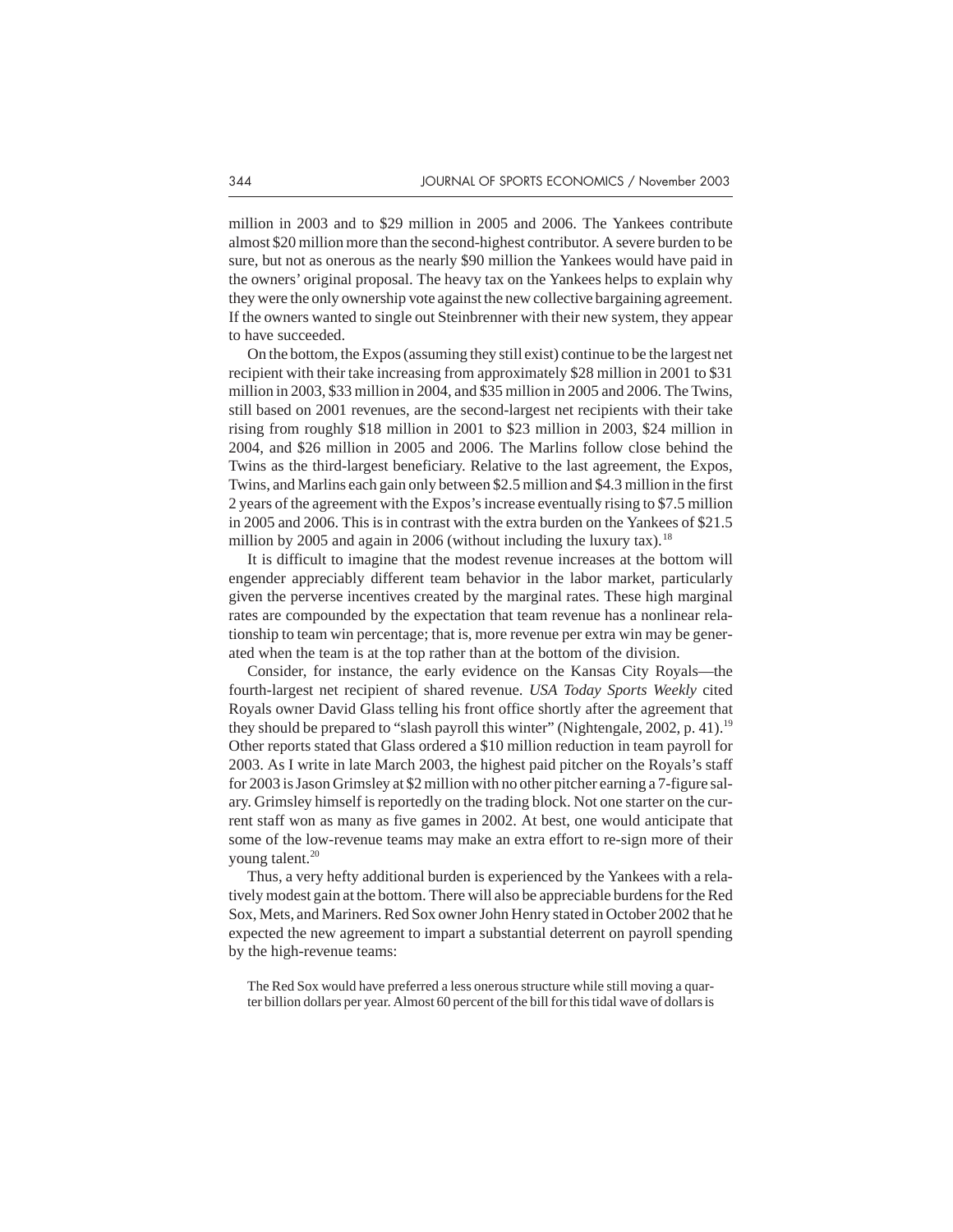going to be paid by four teams. That seemed onerous to us. . . . There is no doubt in my mind that the monetary demand for free agents and arbitration-eligible players is going to drop this year....I think this is a real plus for baseball. (*Sports Business Daily*, 2002f, p. 15)

Thus, if the agreement is to have an impact on competitive balance, it is likely to show up via payroll compression at the top rather than payroll elevation at the bottom.

There is an approach to revenue sharing that obviates the incentive problems of the new system. If the revenue-sharing tax were based on *potential* rather than *actual* revenues, incentive issues would disappear. Potential revenues (analogous to the economist's term,*rent*) could be defined by the size and conditions (e.g., stadium age and lease terms) of a team's market. The larger the metropolitan area, other things equal, the larger the potential revenues.

Straightforward econometrics could be used to estimate potential revenues. The procedure is to estimate the relationship between team revenues and win percentage using controls (dummy variables) for each market. Then, using the estimated equation, assume that a team's win percentage is .500, and predict potential revenue for each team when its performance is average. The tax would then be applied to this (average) potential revenue. If a team performed above average, it would still pay the same tax as if it were at .500. That is, there would be no penalty at all—its tax would not go up—for performing well. Conversely, if it performed poorly, its tax would not go down, that is, there would be no incentive to perform poorly as there is in the current system.<sup>21</sup> Weak teams from large markets, such as the Phillies, Tigers, and Blue Jays, would no longer qualify for handouts. The main drawback to such a system from the owners' perspective is that it would provide much less of a drag on salaries than a tax on actual revenues<sup>22</sup>, but this could be dealt more directly through a more effective luxury tax.

Another advantage of using potential instead of actual revenue as a basis for sharing is that it would skirt the problem of accounting legerdemain. Through related party transactions and other mechanisms, teams can (legally) manipulate their reported income (see Zimbalist, 2003, chap. 4). The Players Association is unlikely to call for more rigorous controls, because it is in its interest to have teams pay a low-revenue sharing tax.<sup>23</sup> Because higher tax rates increase the incentive to hide revenue, it is likely that—absent new controls—accounting trickery will intensify under the new basic agreement.<sup>24</sup>

#### Luxury Tax

The sharpest struggle during the 2002 negotiations concerned the luxury tax on excessive team payrolls (Zimbalist, 2003, chap. 5). Even here, however, both sides agreed early on that there would be such a tax and the only issues were the tax rate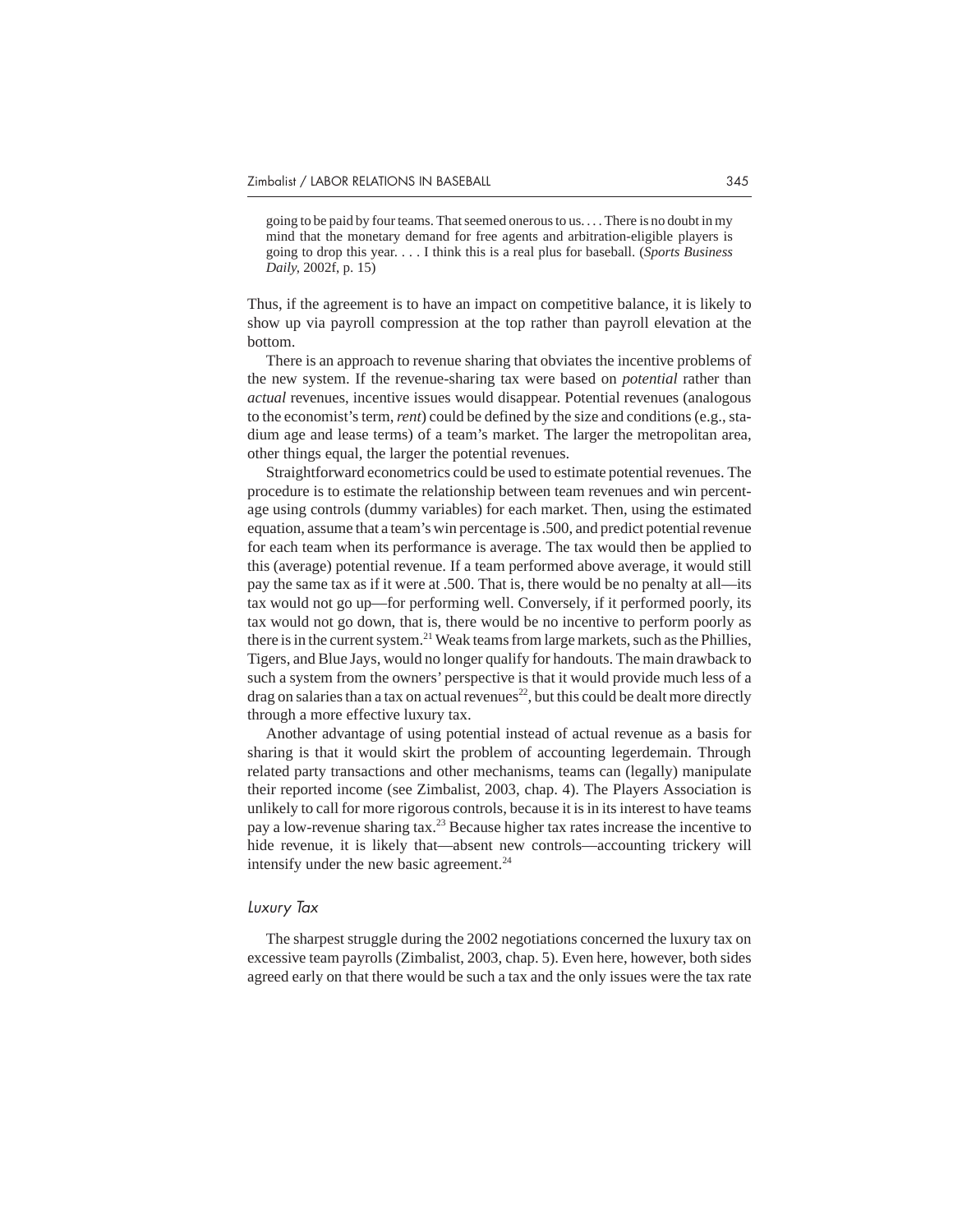and the applicable payroll threshold. These realities suggested that a compromise was attainable.

The appeal of a luxury tax is that it functions as a less draconian and more flexible derivative of a payroll cap. A hard cap prevents a team from spending over a certain amount on players. A luxury tax discourages, but still allows, expenditures over a certain level.

Teams not only have vastly different market endowments (population, corporate base, stadium age), but owners have different maximization strategies depending on the relationship between the team and an owner's other assets. These differences were making payroll differentials explode after the mid-1990s leading some owners to insist that a luxury tax be levied in the name of improving competitive balance.

The owners' initial proposal was that the portion of 40-man roster payrolls above \$98 million be taxed at a rate of 50%. The players countered that they were philosophically opposed to the tax, but that position soon morphed into one where they would accept an initial threshold of \$137.5 million and a tax rate of 15%.

In the 1996 agreement, the two sides had agreed on a luxury tax of 35% for the top five teams in 1997 and 1998 (and 34% in 1999) (Zimbalist, 2003, chap. 5). The tax had no discernible effect on salary growth. Don Fehr argued that the earlier luxury tax was phased out as revenue sharing was phased in. This was crucial because it is the joint impact of the two policies that matters. Because the earlier tax did not have a fixed numerical threshold, it constituted a moving target that was harder for the clubs to anticipate and react to.<sup>25</sup> For each of these reasons, Fehr said that, with the proposed increase in revenue sharing, the players could not abide a substantial luxury tax this time.

Facing resistance, the owners lowered their proposed rates and raised their threshold. The final luxury tax system, which is much closer to the players'position and is less onerous than the 1997-99 system, is depicted in Table 2. The payroll threshold begins at \$117 million in 2003 and rises to \$136.5 million in 2006. The tax rate increases from 17.5% for first-time offenders, to 30% for second-time consecutive offenders, and to 40% for teams that cross the payroll threshold 3 years in a row. Given the negligible effect of the 1997-99 luxury tax, it is hard to imagine that the new system will provide much of a drag on high-end payrolls.<sup>26</sup>

Nonetheless, some owners may use the tax—low as it is—as a pretext for cutting payrolls. Rangers owner Tom Hicks, for instance, pledged that his team would always be below the threshold. This is precisely the effect that the owners seek. If the tax were to have such a prohibitive impact via a symbolic threshold, then its significance would be the same as a salary cap. It is more likely, however, in the context of the still-enormous revenue disparities, the different owner objective functions, and the structure of the new luxury tax, that the policy will be little more than a nuisance to a few of the highest revenue teams.

Another factor that might diminish the tax's impact is the possibility of payroll manipulation. Straightforward manipulation, such as restructuring contracts to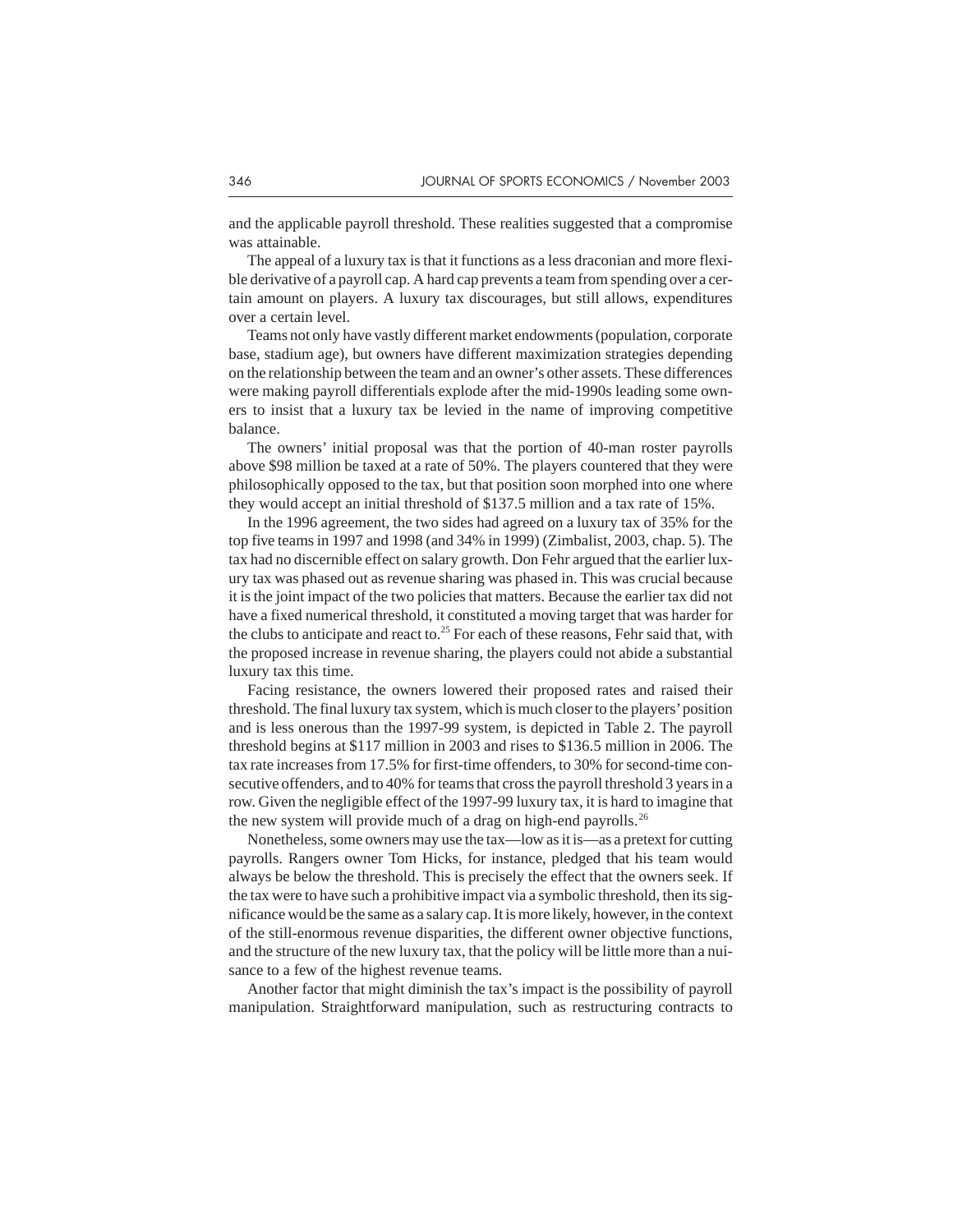| Year | <i>Threshold</i> | 1st Breach | 2nd Breach | 3rd Breach |  |
|------|------------------|------------|------------|------------|--|
| 2003 | $$117.0$ million | 17.5%      | NA         | NA         |  |
| 2004 | $$120.5$ million | 22.5%      | 30.0%      | <b>NA</b>  |  |
| 2005 | $$128.0$ million | 22.5%      | 30.0%      | 40.0%      |  |
| 2006 | $$136.5$ million | no tax     | 30.0%      | 40.0%      |  |

SOURCE: *Sports Business Daily*, 2002b, p. 8

make salaries jump one year and fall the next to avoid consecutive breaches or employing large signing bonuses, will not work. Signing bonuses will count the same as salary, and salary will be computed as the average annual compensation over the life of the contract. Yet, what is to stop Steinbrenner from transferring \$5 million of Bernie Williams's salary to a *personal services* contract with the YES network or Red Sox owner John Henry from signing Jeremy Giambi to a modest baseball salary plus a guaranteed executive or broadcasting job at New England Sports Network after he retires? A similar cap-evading strategy was employed by the National Football League Denver Bronco's owner Pat Bowlen in signing John Elway to his last contract. Instead of paying Elway a higher salary, he offered to sell him a share of the team at a discounted price.

The Yankees will have a strong incentive to use its YES network in creative ways to reduce player payroll. If the team stays at its \$175.3 million annual 40-man payroll, it will pay luxury taxes of \$9.5 million in 2003 (and a total revenue sharing and luxury tax of \$55.3 million) and of \$14 million in 2006 (for a total bill of \$62.9 million). Of course, the Yankees will also be motivated to shift team revenue to its sports channel—as will the dozen or so other clubs with significant related party transactions.

Two additional provisions regarding the luxury tax are also to the union's liking. First, if the two sides do not agree on a new contract for the 2007 season, the 2003- 06 contract remains in effect but without any luxury tax. This provision provides an additional incentive to the owners to bargain constructively for a new deal.<sup>27</sup> Second, if a team does not pay a luxury tax in 2005, it does not pay any tax in 2006 no matter how high its payroll might go in that year. This provision allows a team that was below the threshold in 2005 to load up on payroll in 2006 without penalty.

### Other Considerations

The two sides agreed in concept to introduce an international draft, but they could not agree on the details. A joint committee will study implementation with the aim of initiating it in June 2004. The committee will also study other balance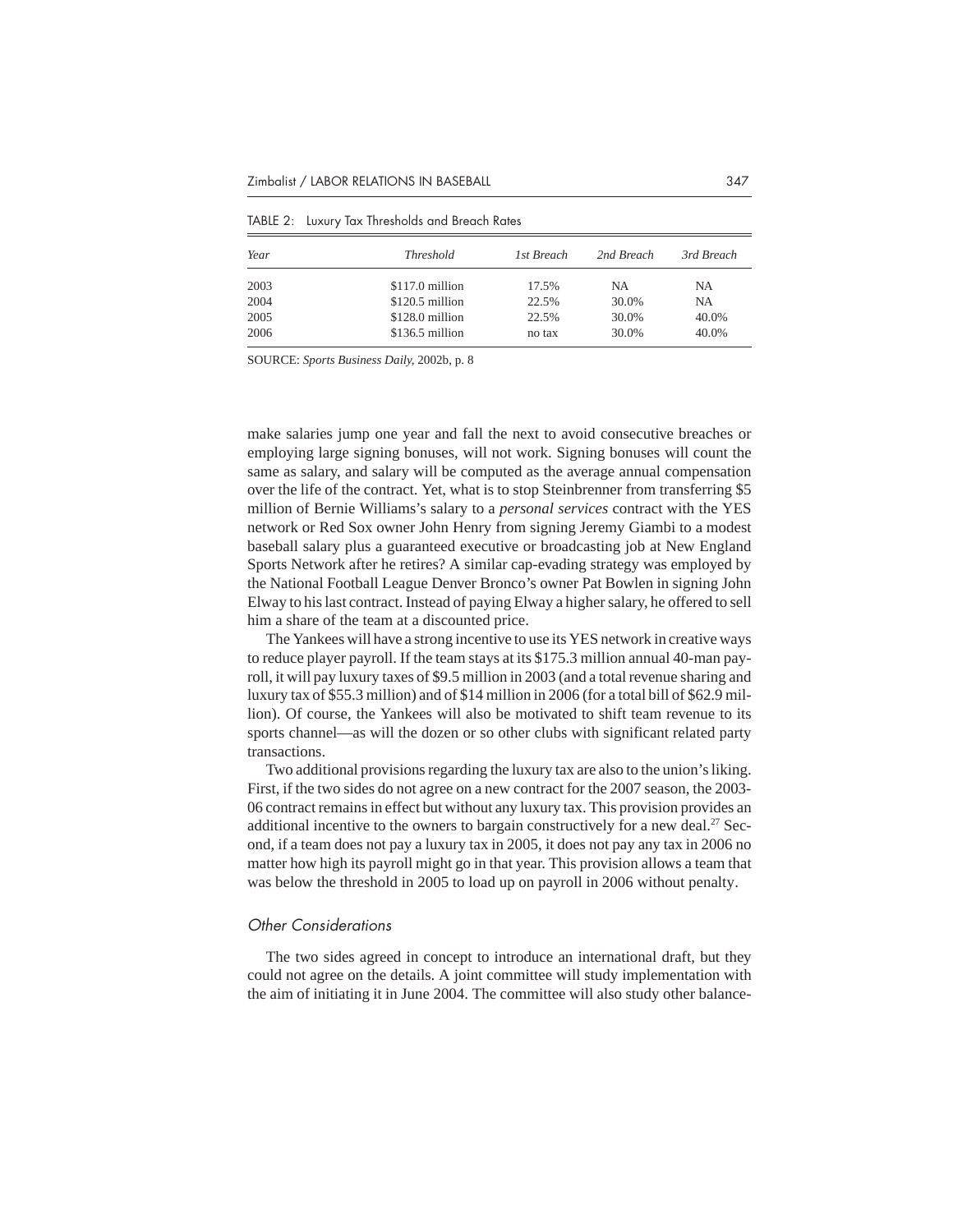enhancing draft reforms recommended by the Blue Ribbon Panel, such as giving additional draft picks to low-revenue teams, instituting a professional player  $dr$ aft,<sup>28</sup> and allowing the trading or selling of draft picks.<sup>29</sup>

The arbitration system will remain unchanged (Zimbalist, 2003, chap. 5). Significantly, debt limits will be set in line with team earnings before interest, taxes, depreciation, and amortization (EBITDA) with a 3-year grace period rather than the 60/40 system that Selig advocated. Neither long-term player contracts nor deferred compensation will count as debt under the new system. EBITDA is to be measured after revenue sharing. Teams in new ballparks will be allowed a total debt equal to 15× the average EBITDA over the preceding 3 years (after a \$25 million debt exclusion). Other clubs will be allowed an EBITDA multiple of 10. This new EBITDA regulation may prove quite controversial. Because most clubs today claim that they have a negative cash flow, this rule may be used as a pretext to severely restrict payroll to meet future debt limits. In contrast to team revenue sharing, with the new EBITDA rule in place for 2006, the MLBPA will now have a direct incentive to monitor each team's accounting to be sure that all revenues and costs are being properly reported. That is, for the first time, the MLBPA will want to oversee the income-statement shuffling that occurs as a result of related party transactions. Disputes over this may be explosive.

Additionally, the two sides agreed that player-deferred compensation must be fully funded within 18 months of the year in which it is earned. Contraction is tabled for 4 years. If the owners decide to contract the league for the 2007 season, the MLBPA agrees not to bring a National Labor Relations Board challenge and not to undertake or encourage an antitrust complaint. However, to contract for 2007, the owners must take a vote between April 1, 2006, and July 1, 2006, and must notify the players of their intent (and provide a 2007 playing schedule) by that latter date. Further, the owners agreed that any effort at contraction will not involve more than two teams and that the Players Association will have full rights to bargain over the effects of contraction.

Selig appears already to be exploiting the MLBPA's concession on contraction. On February 6, 2003, at a San Francisco luncheon, Selig raised the specter of contracting the Oakland As unless the team receives a publicly funded stadium.<sup>30</sup>

As mentioned earlier, the two sides also agreed to improve the players' benefit plan, with the owners'annual contribution increasing from \$70 million to \$115 million, and to raise the minimum salary from \$200,000 to \$300,000. Finally, the players agreed to testing for anabolic androgenic steroids through the terms of the agreement.

#### ASSESSING THE ACCORD

The 2002 agreement is the product of compromise. The owners' original revenue-sharing plan called for the redistribution of \$250 million annually under the straight-pool system. The players proposed a redistribution of \$184 million under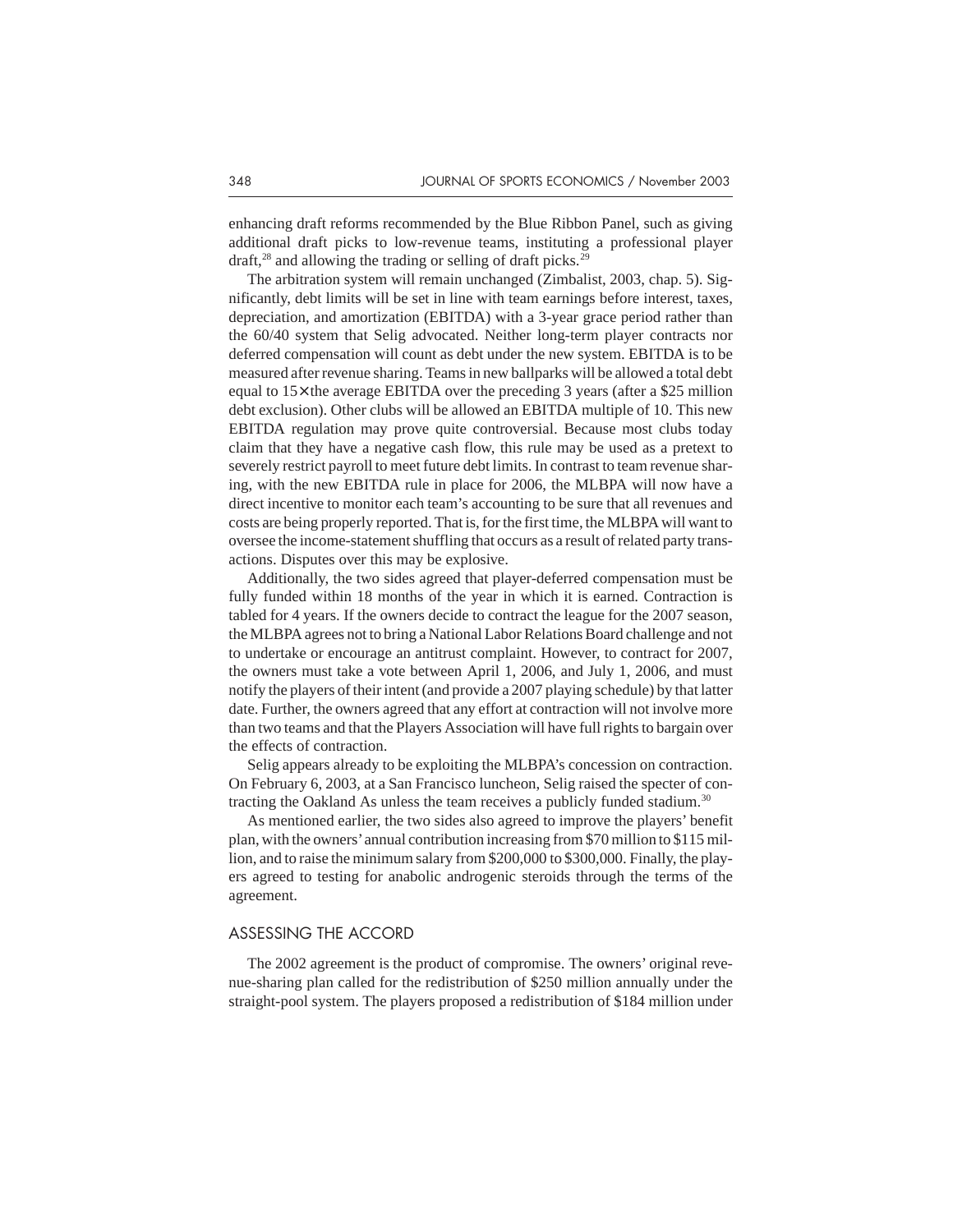the split pool. The final agreement is considerably closer to the owners' position: roughly \$255 million redistributed at full implementation (with lesser amounts in 2003 and 2004) under a system that is a three quarter straight and one quarter split pool (Zimbalist, 2003, chap. 5).

The final compromise on the luxury tax, however, is much closer to the players' position. The threshold rises from \$117 million to \$136.5 million, and the rates vary from 17.5% to 40% depending on recidivism.

The agreement is likely to produce some modest changes in the desired direction. Over the agreement's 4-year period, close to \$1 billion will be shifted from the top to the bottom teams. It will be surprising if this does not level performance outcomes somewhat—mostly by blunting the top rather than lifting the bottom.

Even though the Yankees are hit hardest by the new agreement, the size of their market and their ownership of the YES regional sports channel may make it difficult to blunt Steinbrenner's aggressive acquisition of players. The crossownership of YES and the Yankees opens the possibility for redirecting tens of millions of dollars away from the team and away from MLB's revenue sharing. In January 2003 interviews with MLB.com (January 7) and the *New York Times* (January 8), Steinbrenner commented on baseball's new revenue-sharing plan:

But we're also going to keep putting money back into the team to do the important things for our fans. *We'll find ways that are legal and proper* [italics added]. . . . Reward your fans. You don't need to put it in your pocket like 90 percent of the rest of the owners may do. I feel we're very heavily loaded with revenue sharing. We're not going against it. *We're trying to figure out ways to go around* [italics added] and still contribute. (*Sports Business Daily*, 2003b, p. 19)

Reinforcing this effect may be the fact that Steinbrenner's initial investment in the team was only \$8.5 million 30 years ago. He may feel a bit like a Las Vegas gambler who is playing with house money. This is in distinct contrast to the new Red Sox owners who paid more than \$700 million for the team and its assets and assumed several hundred million dollars of debt. Although the marginal perspective would argue that Steinbrenner and Henry should apply the same criteria when contemplating the signing of a free agent, the different psychology generated by an owner's paid-in capital and debt positions is likely to be significant.

As shown in Table 3, at full implementation, the new system places a proportionately larger burden on the top quartile of teams (whose tax share rises from roughly 67% under the old system to 72% under the new one) and provides a proportionately smaller gain to the bottom quartile (whose share of proceeds falls from about 70% to 63%.) The middle two quartiles benefit disproportionately from the new system.

Because MLB will likely generate in excess of \$15 billion in revenue during the period of the new collective bargaining agreement, the new revenue-sharing schemes will redistribute less than 7% of the game's resources. Because of this and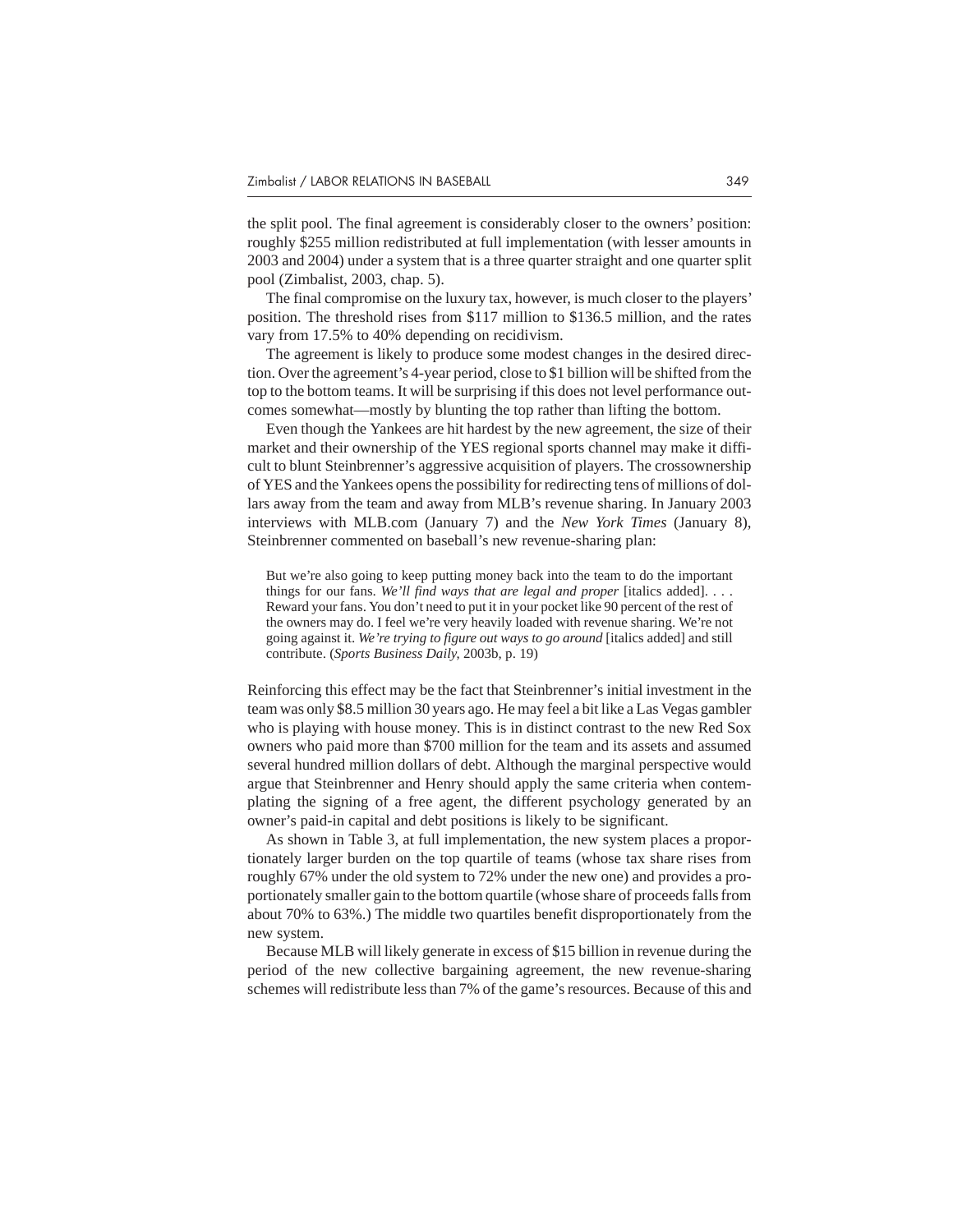|                     | Total         | 1st                         | 2nd                           | 3rd                           | 4th                    |
|---------------------|---------------|-----------------------------|-------------------------------|-------------------------------|------------------------|
|                     | Redistributed | <i>Ouartile<sup>a</sup></i> | <i><u><b>Ouartile</b></u></i> | <i><u><b>Ouartile</b></u></i> | <i><u>Ouartile</u></i> |
| New system $(2005)$ | $$253.35^b$   | $-$ \$182.15                | $-571.2$                      | \$89.15                       | \$154.2                |
| <b>Shares</b>       |               | 71.9%                       | 28.1%                         | 36.6%                         | 63.4%                  |
| Old system (2001)   | \$168.24      | $-$ \$112.52                | $-$ \$55.7                    | \$50.37                       | \$117.87               |
| <b>Shares</b>       |               | 66.9%                       | 33.1%                         | 29.9%                         | 70.1%                  |

TABLE 3: Revenue-Sharing Systems Compared (In Millions)

a. The 30 teams are divided into eight teams in each of the top two quartiles (together including the 16 payers) and seven teams in each of the bottom two quartiles (together including the 14 recipients). b. Total includes \$10 million collected from each team for the discretionary fund. Recipients' total is \$243.35 million, because it is not yet known how this \$10 million will be distributed.

the incentive problems identified earlier, the procompetitive balance effect of revenue sharing is likely to be minor.

Some salary restraint is likely to flow from the new agreement. Marginal revenue-sharing tax rates in the neighborhood of 37% to 47%, along with the luxury tax, will deter salary growth. The new debt rule (connecting allowable debt to team cash flow) to take effect in 2006, along with new financing requirements for deferred salary, should further retard player salaries.

Factors outside the agreement are likely to inhibit salary growth even more. The weak economy along with the stock market's travails and the bleak financial fortunes of several team owners whose other investments have foundered $31$  probably provide a more powerful deterrent to salary growth than anything in the new collective bargaining agreement. The widespread introduction of well-educated, business-minded managers into teams' front offices as well as the increased use of statistical analysis to assess player potential may also slow salary growth. New insurance industry policies limiting player coverage to 3 years with higher premiums and additional restrictions is certain to reduce long-term contracts. And, the MLB-imposed \$40 million payroll limit on the Montreal Expos for 2003 raised the prospect that several of the team's star players would be available at below-market value thereby moderating the interest in other free agents and further reducing salary offers.32

Whatever the combination of factors, it is clear that player salaries took a hit during the 2002-03 off-season. Guaranteed salaries fell by an average \$626,141, or 16.5%, for the 65 free agents who had signed major league contracts as of January 8, 2003. Thirty-four of the 65 free agents took pay cuts relative to their previous year's salary. At the same time the previous year, only 14 of 55 free agents had taken pay cuts and average free agent salaries had increased 23.6% (King, 2003).

The industry's finances are more a distributional than an aggregate issue (see Zimbalist, 2003, chap. 4). The new revenue-sharing transfers will help modestly to alleviate this financial imbalance.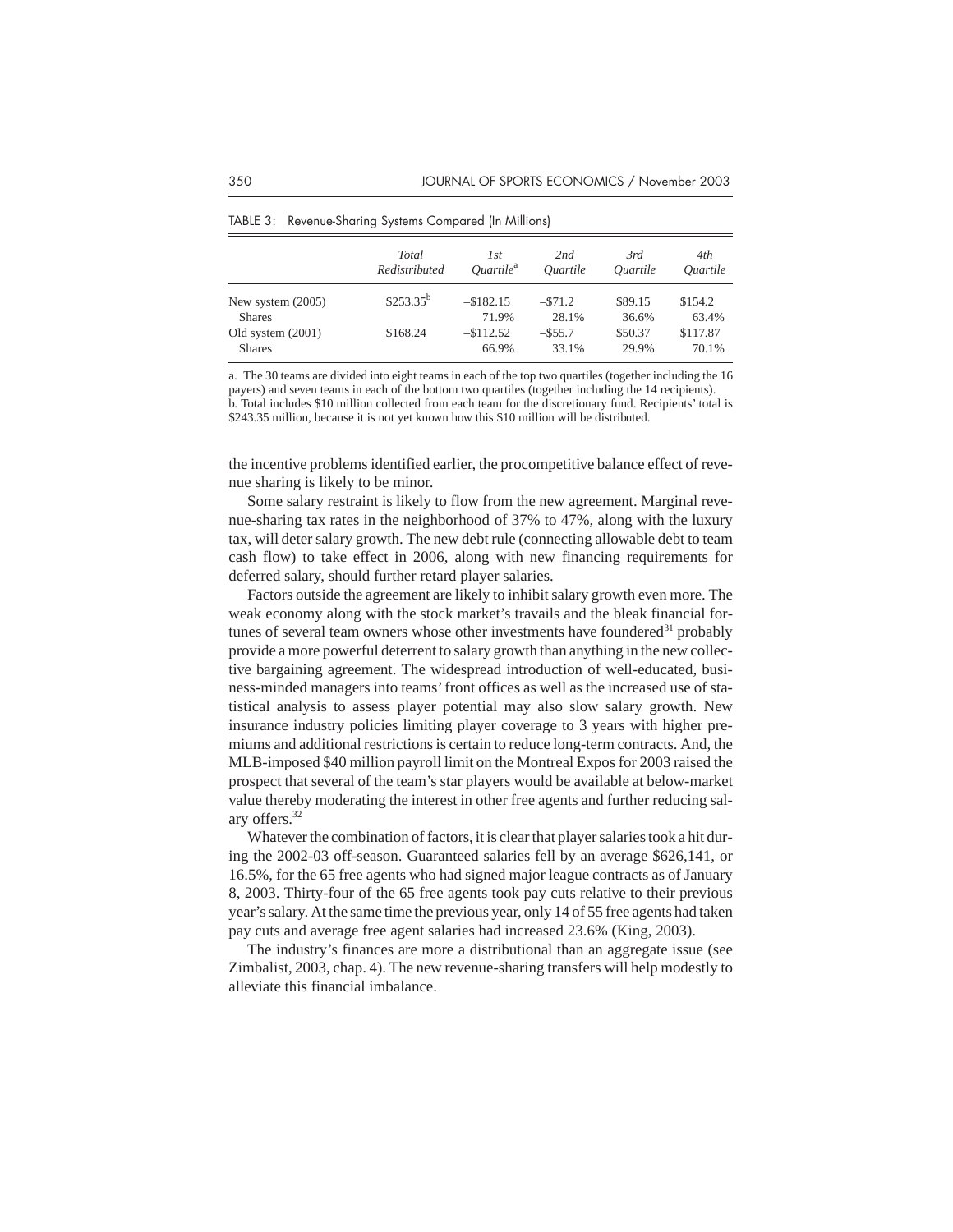The recent successes of the Twins, the As, and the Royals notwithstanding, the correlation between payrolls and on-field success has been too strong to ignore.<sup>33</sup> Although the agreement will contribute mildly toward rectification of the imbalance, the financial trajectory of the industry is likely to contribute even more. Central fund revenues (which are divided equally among the teams)<sup>34</sup>, absent a prolongation of the country's economic doldrums, should experience solid growth during the course of the agreement. There is an automatic step-up in the national television money, sponsorship revenues have been soaring, baseball's net Internet income is projected to reach \$100 million in the next couple of years, and international revenues have been growing.

At the same time, the low-revenue Padres, Reds, and Phillies will be playing in new stadiums, and there are likely to be new challenges to the ability of cable companies to pass along sports programming costs to consumers, perhaps resulting in lower team local-cable revenues for the high-revenue teams. This tendency is illustrated in the shutting down in November 2002 of Paul Allen's regional sports channel that had been formed to carry the National Basketball Associations's Portland Trailblazers. AT&T Broadband was unwilling to pay the rates (a relatively modest 50 cents per subscriber per month) that Allen sought (*Sports Business Daily*,  $2002g$ ). It is also seen in Steinbrenner's difficulty in getting Cablevision to put his YES network on expanded basic at \$2 per subscriber per month—although, in this case, the cable distributor (Cablevision) had an additional motivation—and in the January to March 2003 rate disputes between Time Warner Cable, on one hand, and Fox Sports Net North in Minnesota and the Sunshine Network in Florida on the other.35 Together, these forces are bound to produce some additional leveling in the distribution of club revenues.

Amelioration notwithstanding, it is difficult to imagine that the distributional and financial tensions that are perceived to afflict the industry in 2002 will disappear by 2007. There is little question that the game will need other changes to avoid another labor/management confrontation next time.

#### **NOTES**

1. This figure possibly should be adjusted for the superstation payments that the Cubs make to Major League Baseball (MLB), which are probably on the order of \$15 million annually. However, it is also likely that the *Broadcasting and Cable* figure is conservative.

2. For more on related party transactions (RPTs) and how they affect other franchises, see Zimbalist, 2003, chapter 4.

3. Goldman Sachs reportedly purchased a 40% stake in the Yankee Entertainment and Sports (YES) Network in 2001 for \$340 million. Assuming no minority discount, the Goldman Sachs's acquisition implies an \$850 million value for YES.

4. Doubleday's complaint was against his erstwhile Mets partner, Fred Wilpon. According to Doubleday's counterclaim, Selig also included team stadium debt in liabilities where it was not counted in the original 60/40 rule implementation guidelines.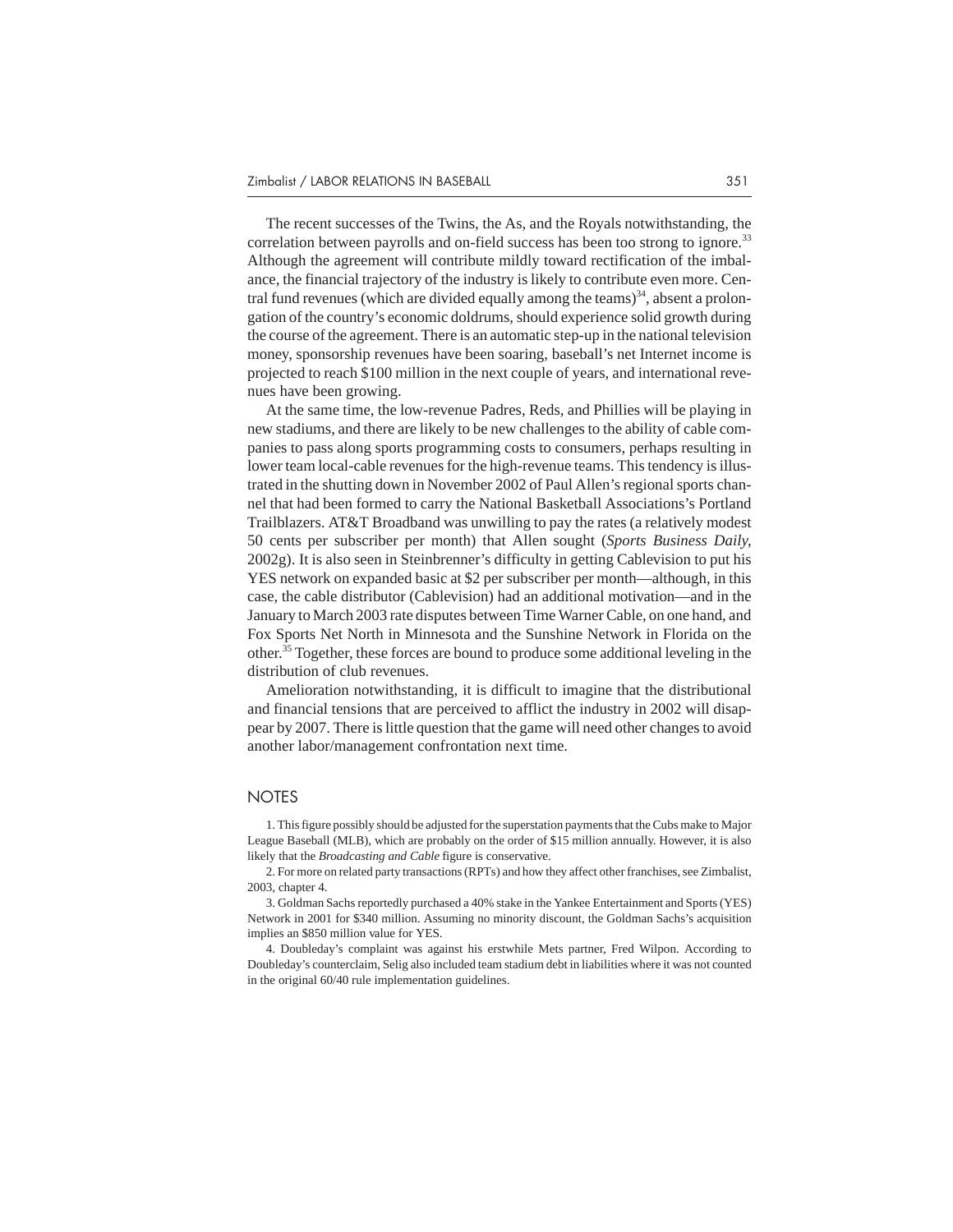5. When players are paid in future years, they also generate revenue. This type of long-term contract does not accord with traditional notions of debt, save for the special case of uninsured injury. Deferred compensation is a different matter and is discussed below.

6. Arguably, one of the reasons why Selig put the harsh demands on the table was that the owners really wanted the outcome of the Blue Ribbon Panel's recommendations. If they put those recommendations forth as their initial demands, the final outcome would have compromised and vitiated the magnitude of the desired changes. Thus, the owners instead decided to put extreme demands on the table with the hope of compromising to the Blue Ribbon Panel report. Of course, the natural response to such an explanation is that the bargaining *pas de deux* that ensued during 2001 to 2002 was the product of Selig establishing a *unilateral* study commission—one that did not include player representatives. Had they been included, not only could the histrionics have been avoided, but the final outcome could have been more thoughtfully, purposefully, and effectively designed.

7. Net local revenue is all reported local revenue minus stadium expenses. Capital expenses on a facility are depreciated over 10 years.

8. In practice, the Yankees would be entitled to receive back a small share of their revenue-sharing payments. The share would be determined by whether a straight or split pool was in effect. Because of the small redistribution to the Yankees, the net marginal tax rate would be slightly below 50% in this example. This matter is discussed in more detail later.

9. Arguably, an occasional team with strong revenue potential but only average actual revenues will decide to make a drive to the top. The Texas Rangers did this a few years ago with Alex Rodriguez, and the Philadelphia Phillies, in the nation's fourth largest media market and about to enter a new stadium, were being relatively aggressive in the 2002-03 players' market. Thus, one might argue that the straight pool, by giving additional resources to upstart mid-revenue teams, promotes both competitive balance via top team turnover and higher salary thresholds. It seems, however, that this effect is of secondary importance.

10. This \$10 million fund can be disposed of at the discretion of the commissioner within certain negotiated guidelines after consultation with the Players Association. It is what remains of the owners' initial proposal to have a commissioner's discretionary fund of \$100 million.

11. Although mlb.com reported that the total amount of shared revenue will grow from \$258 million in 2005 to \$301 million in 2006 (both based on 2001 revenues), the memorandum of understanding executed on October 1, 2002, makes it clear that the system will be at 100% implementation in both 2005 and 2006. Thus, assuming that the level and distribution of revenues is the same as in 2001, the amount of revenue sharing in 2005 and 2006 should be the same.

12. These are estimates based on the level and distribution of 2001 net local revenues. Under the special central fund distributions in the new system, the sums are based on each team's net local revenue over the 3 immediately previous years. So, for instance, the 2004 distributions are based on revenues from 2001 to 2003. Each year the revenue impact is one third, but the yearly revenue enters into the calculation in 3 different years. This necessitates discounting the implied marginal rates. I have used 7% for a discount rate as an approximation to the weighted average cost of capital in MLB. Another complicating factor is that over the 4-year interval, a team may pass from being a net recipient to a net payer or vice versa. My estimates assume that no such jumps occur. Again, more details on the marginal rates can be found in Zimbalist, 2003, chapter 5.

13. The marginal tax rate under the straight pool with a 34% nominal rate is 32.866% for all teams.

14. The Yankees's aggressiveness in the 2002-03 off-season players' market appears to belie this claim. (The team's 40-man roster payroll is projected to rise to \$182 million in 2003 from \$175 million in 2002.) Absent the higher tax, however, it is probable that the team would have spent still more money. Part of the Yankees's behavior is explained by the team's vertical integration and RPTs. More on this below.

15. For luxury tax purposes, the 40-man payroll uses the average annual salary of players over the length of their contracts. Thus, if a player in 2002 were on the first year of a 4-year deal that paid him \$10 million in 2002, \$14 million in 2003, \$18 million in 2004, and \$22 million in 2005, his salary for luxury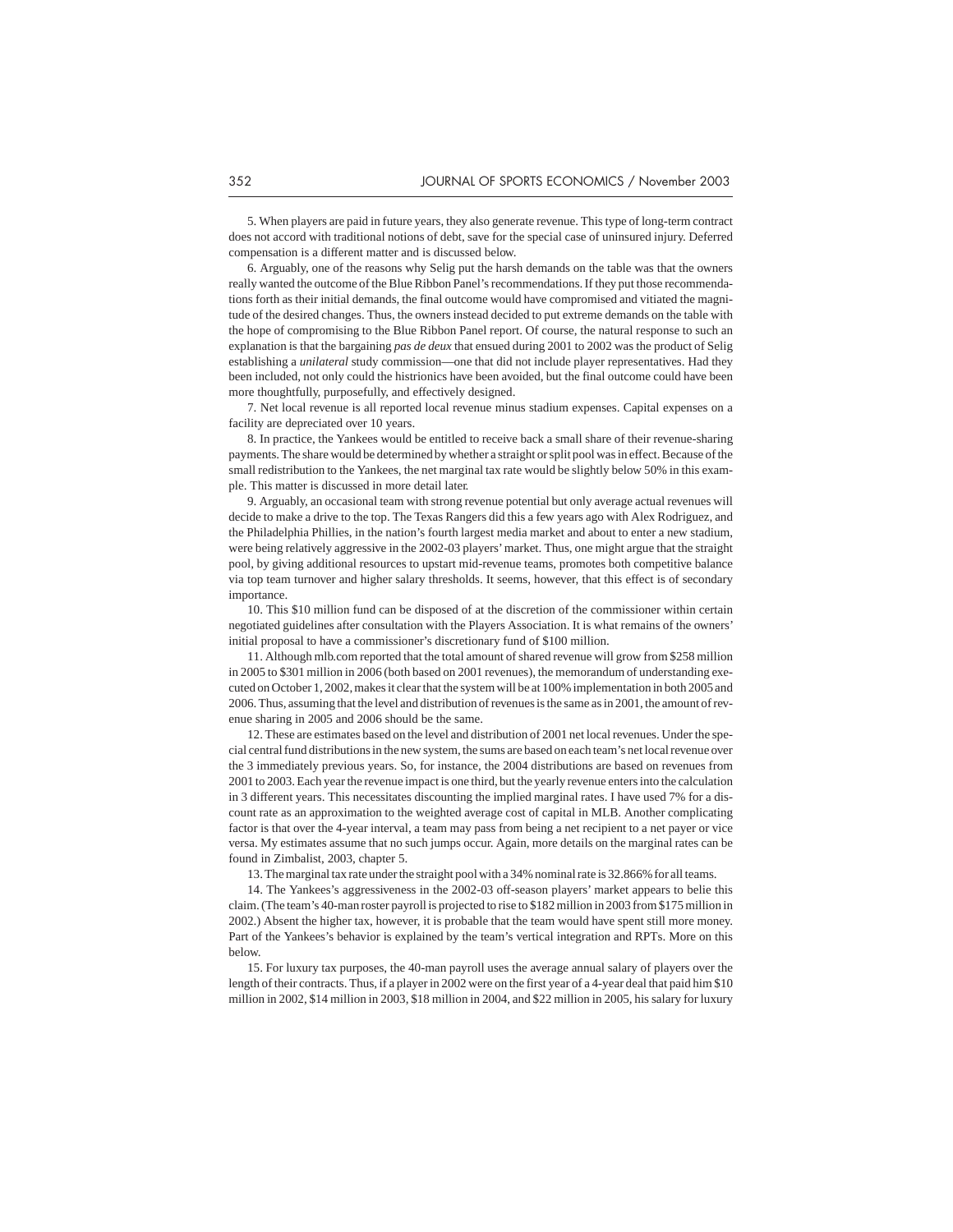tax purposes would be recorded as \$16 million in 2002 even though the team was paying him \$10 million that year.

16. The typical team spends roughly \$14 million per year on player development.

17. This graduated tax would be instead of simply disqualifying all teams that fell below the minimum from receiving any transfers. For example, if a team is below but within 10% of the minimum, it might lose 20% of its revenue transfers; if it is between 10 and 20% below the minimum, it might lose 40%; and so on. A similar graduated system could be applied for the payroll luxury tax. For a related discussion, see Weiler (2000, especially chapter 18). Also see Ross, 2002.

18. Several low-revenue franchise owners had difficulty concealing their euphoria over the new agreement. The Royals, for instance, will see their yearly transfers rise from \$16 million in 2001 to \$21 million in 2006 (or more as MLB revenues grow, as these estimates are based on 2001 revenues.) Because franchise values in MLB are roughly 2.5 times the trailing revenues, when the Royals receive \$21 million in transfers, not only does it greatly help their bottom line, but it will raise its approximate franchise value by 2.5 times \$21 million or by \$52.5 million. Further, if competitive balance improves as a result of the agreement, one would expect that baseball's popularity will grow and the Royals value will be lifted further. It is the hope for a lifting-all-boats phenomenon that may mollify the opposition of highrevenue owners. Some owners look at the National Football League (NFL) experience, where competitive balance is very developed, to justify their expectations that all franchise values in baseball stand to gain appreciably.

19. The Royals already had the fifth lowest payroll in MLB in 2002.

20. The Phillies, in the nation's fourth largest media market, appear to be embarrassed by their welfare riches. Their revenue-sharing transfers together with their approximately two-thirds publicly funded new stadium appear to have awakened ownership from a prolonged slumber.

21. Using data from 1995 through 2001, I regressed team local revenue on team win percentage, city dummies (leaving out the city whose team had the mean revenue), year dummies (omitting 1995), and a stadium age dummy. The results put the Yankees potential revenue at \$64 million above the average, the Orioles \$33 million above, the Indians \$25 million above, the Red Sox \$25 million above, the Braves \$18 million above, the Expos \$49 million below, the Twins \$39 million below, the Pirates \$29 million below, and so on. If negotiators deemed the modeling issues to be too problematic, a simpler measure of potential revenue could be employed instead. For instance, in the September 2, 2002, issue of *Business Week*, Michael Mandel (p. 26) developed the concept of a city's *economic base*, which he defined as the total personal income of the city divided by the number of teams. The Yankees and Mets each had an economic base of \$418 billion—the average MLB team was in a city with an economic base of approximately \$150 billion. Mandel's straight division by the number of teams suggests that two teams split a city's market in half. Econometric work suggests that an additional team in a market reduces the market by closer to 30% than by 50%. An explanation for this is that two teams might intensify the baseball culture in a city and promote interest via rivalry.

22. For this reason and because certain teams like the Phillies, Tigers, Blue Jays, and Angels would be converted from net receivers to net payers, it would be difficult to garner the necessary ownership votes in support of the system.

23. There is an interesting contrast here with the National Basketball Association (NBA) collective bargaining agreement, which spends several pages on the problem of measuring RPTs. The difference is that, in the NBA, salaries are tied explicitly to revenues. It is in the union's interest that these revenues be counted. In MLB, without any payroll cap, it is in the union's interest that these revenues not be counted and, hence, not be taxed.

24. The contributions and marginal rates estimated in the text assume no additional revenue shuffling by the teams.

25. Of course, the opposite effect might also occur; that is, when owners do not know the precise threshold, they may become more conservative. Although the threshold was not stipulated in years 2 and 3, under most circumstances, it was calculable after the threshold in year 1 was defined.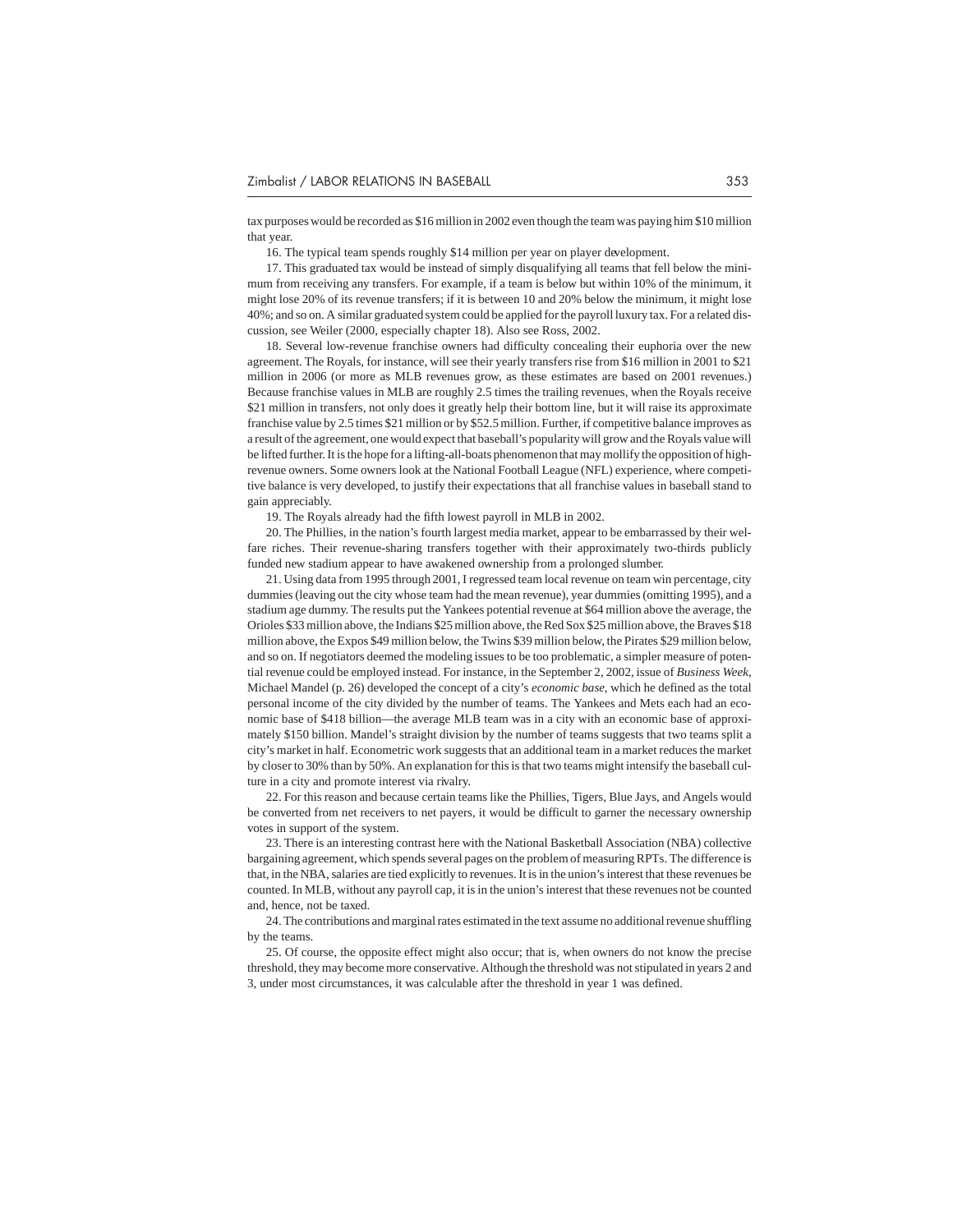26. The proceeds from the luxury tax will be spent as follows: 50% to the players'benefit plan, 25% to the Industry Growth Fund, and 25% to develop players in countries that do not play organized high school baseball and/or are being added to the first-year player draft.

27. The NFL has included uncapped payroll in the final years of their collective bargaining agreements to provide a similar incentive. Some believe that it is partly for this reason that the NFL owners have always been anxious to extend the old contract 2 or more years before it expires.

28. A variation on the theme would be to restructure the Rule 5 draft. Instead of letting teams protect 40 players from the annual Rule 5 draft, they might be allowed to protect only the 25 players on the active roster plus an additional five to eight designated top prospects for a 2-year period. Such a modification would prevent top teams from stockpiling good players.

29. Interestingly, after the Yankees won their fourth consecutive World Series in 1939, the owners of American League clubs passed a rule intended to break the Yankees's victory string. The rule barred each year's pennant winner from buying, selling, or trading any player within the league during the following season. The Tigers edged out the Bronx Bombers for the 1940 pennant and the owners repealed the rule only to see the Yankees storm back with a vengeance to win the next three pennants in a row. Maybe the rule worked! The arbitration system will remain unchanged (see Tofel, 2002).

30. An article in the *San Francisco Chronicle* commented that Selig "wasn't asked a single question about contraction. So he brought it up himself. 'I don't know why I bring it up willingly, but it just shows you I'm a masochist at heart' " (Shea, 2003).

31. The investment firm of Tom Hicks, owner of the Texas Rangers, reportedly lost some \$1 billion in telecom and broadband investments in recent years and also invested more than \$1 billion to develop a media empire in economic basket case Argentina. Others in trouble include: Larry Dolan of the Indians whose family business, Cablevision, lost more than 90% in stock value during 2001 to 2002; Ted Rogers of the Blue Jays whose company, Rogers Communications, saw its shares lose more than 70% of their value; Jerry McMorris of the Rockies whose trucking company, NationsWay Transport, went bankrupt 2 years ago; John Moores of the Padres whose software company, Peregrine, fell in value from more than \$80 a share to below 30 cents a share; Vince Naimoli of the Devil Rays whose company, Harvard Industries, was delisted from Nasdaq, filed for bankruptcy, and tried to terminate Naimoli's \$3 million consulting contract; and, of course, AOL/Time Warner, owner of the Braves, whose stock fell from \$60 to \$13 a share during the 2001-02 season. These owner financial woes are detailed in Walker (2002) and McGraw  $(2002)$ 

32. In early 2003, the MLB Players Association demanded that MLB turn over documents related to possible central office manipulation of the 2002-03 players' market. This leaves open the question of whether collusion may have contributed to the soft players' market.

33. It is a correlation that, despite the poor performances of the high-paid Mets and Rangers and the superlative performance of the low-paid Twins, continued to be positive and significant at the 1% level in 2002 (based on the 40-man, season-ending payrolls).

34. This applies to all central fund revenues except those retained by the central office and those that are part of the new revenue-sharing scheme.

35. Fox Sports Net North was seeking a 45% rate increase above the existing \$1.50 per subscriber per month. Time Warner offered a 10% increase. The Sunshine Network sought a 40% increase above its monthly rate of \$1.26. Again, Time Warner offered only 10% (*Sports Business Daily*, 2003a, p. 7). The two RSNs settled with Time Warner on mid-range increases in late March 2003.

#### REFERENCES

King, B. (2003, January 13-19). Average salaries for MLB free agents drop 16.5%. *Sports Business Journal*, p. 1.